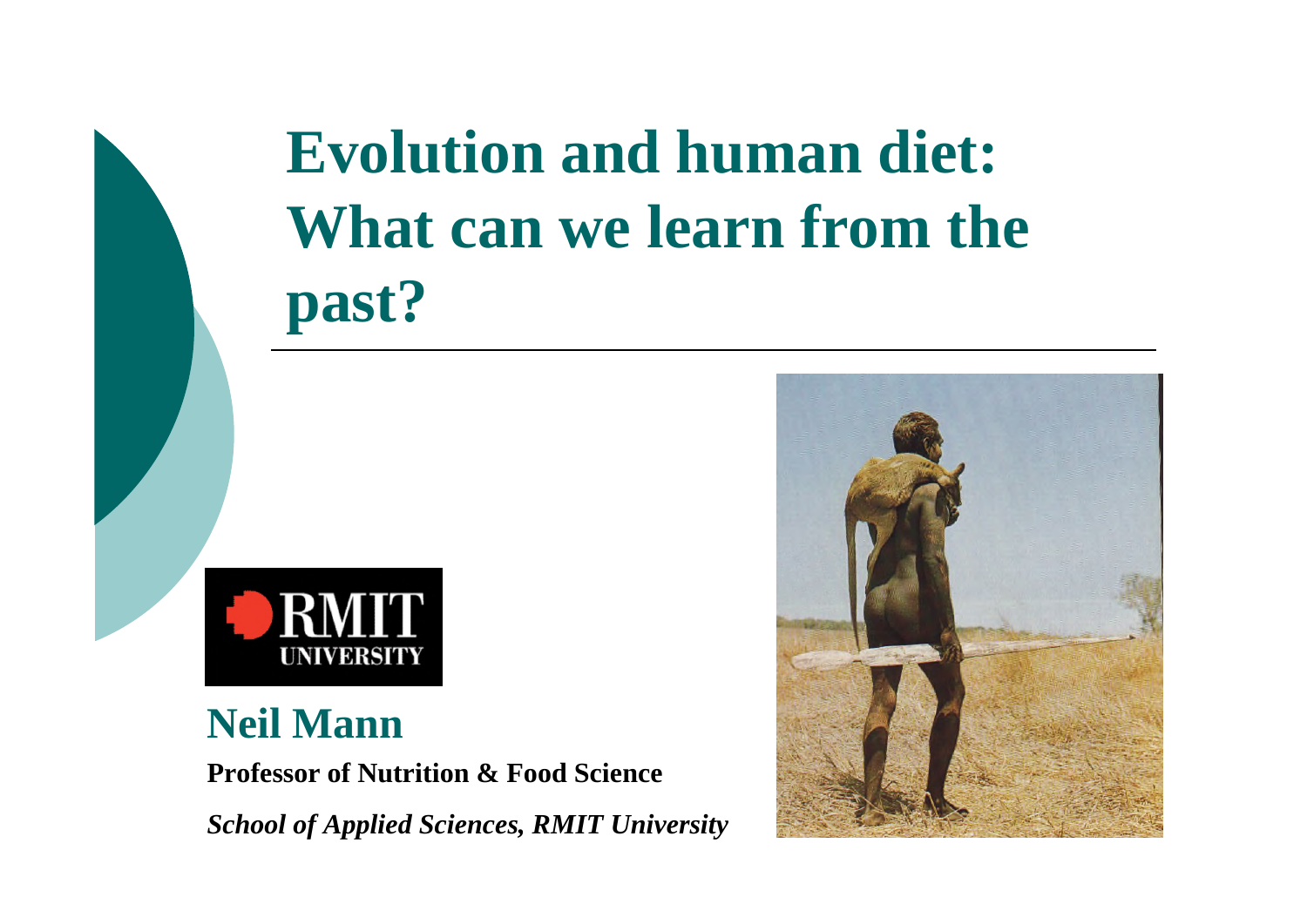## **Thoughts of a pioneer !**

**"We are the heirs of inherited characteristics accrued over millions of years, the vast majority of our biochemistry and physiology are tuned to life conditions that existed prior to the advent of agriculture some 10,000 years ago.**

**Genetically our bodies are virtually the same as they were at the end of Paleolithic some 20,000 years ago.**

**The appearance of agriculture and domestication of animals some 10,000 years ago and the Industrial Revolution some 200 years ago introduced new dietary pressures for which no adaptation has been possible in such a short time span.**

**Thus an inevitable discordance exists between our dietary intake and that which our genes are suited to".**

2 **Eaton SB , Eaton SB III and Konner MJ. Paleolithic nutrition revisited: A twelve year retrospective on its nature and implications. Eur J Clin Nutr, 1997; 51:207-216.**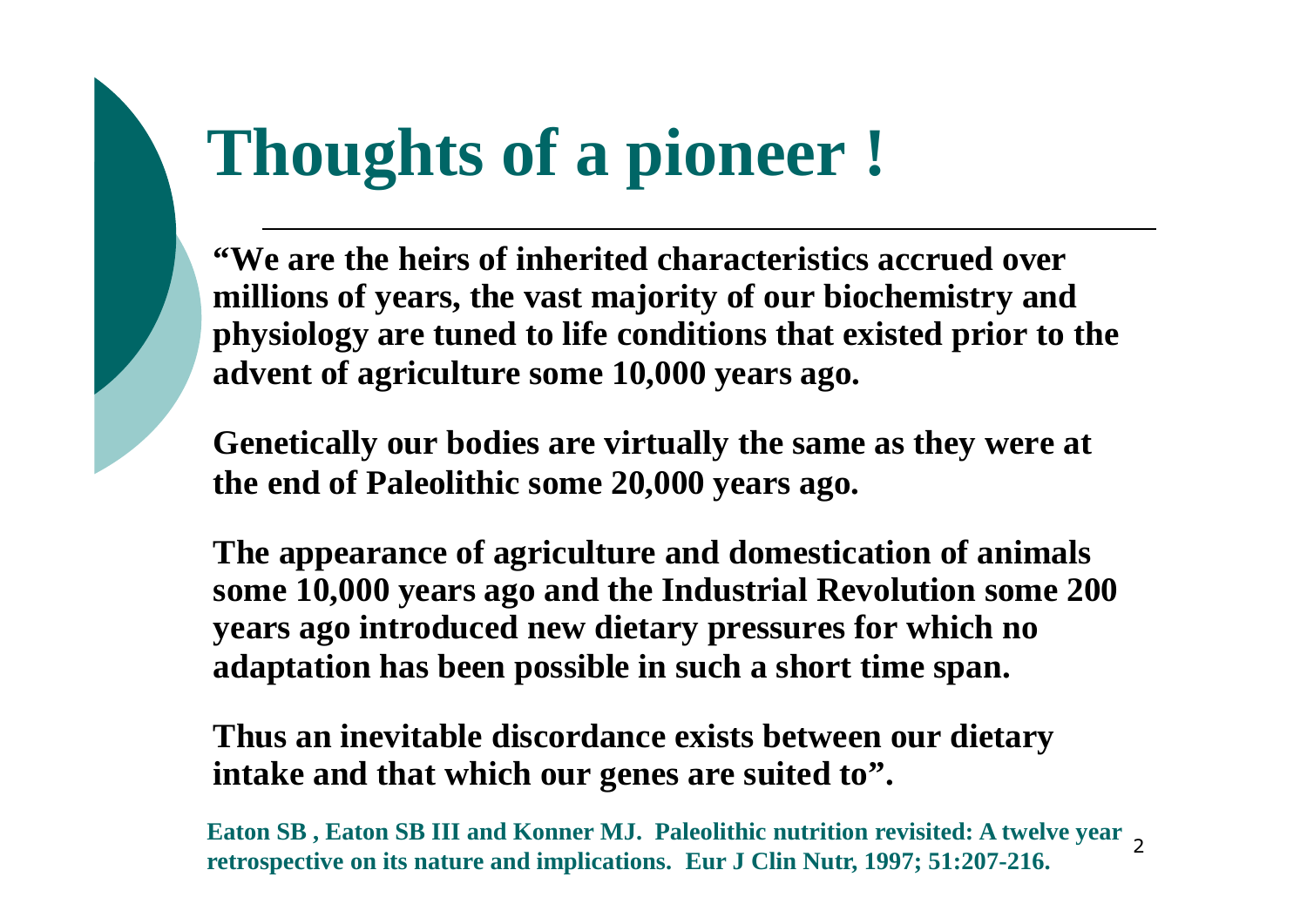

## **Hypothesis :**

**The diets of Paleolithic and recent hunter-gatherers may represent a reference standard for modern human nutrition and a model for defense against several western lifestyle diseases.**

**Or at least give us insights into what aspects of modern foods could be involved in metabolic conditions evident in diseases of modern western lifestyle.**

**This is exactly what an international group of nutritionists, health experts, anthropologists and food scientists set about to investigate.**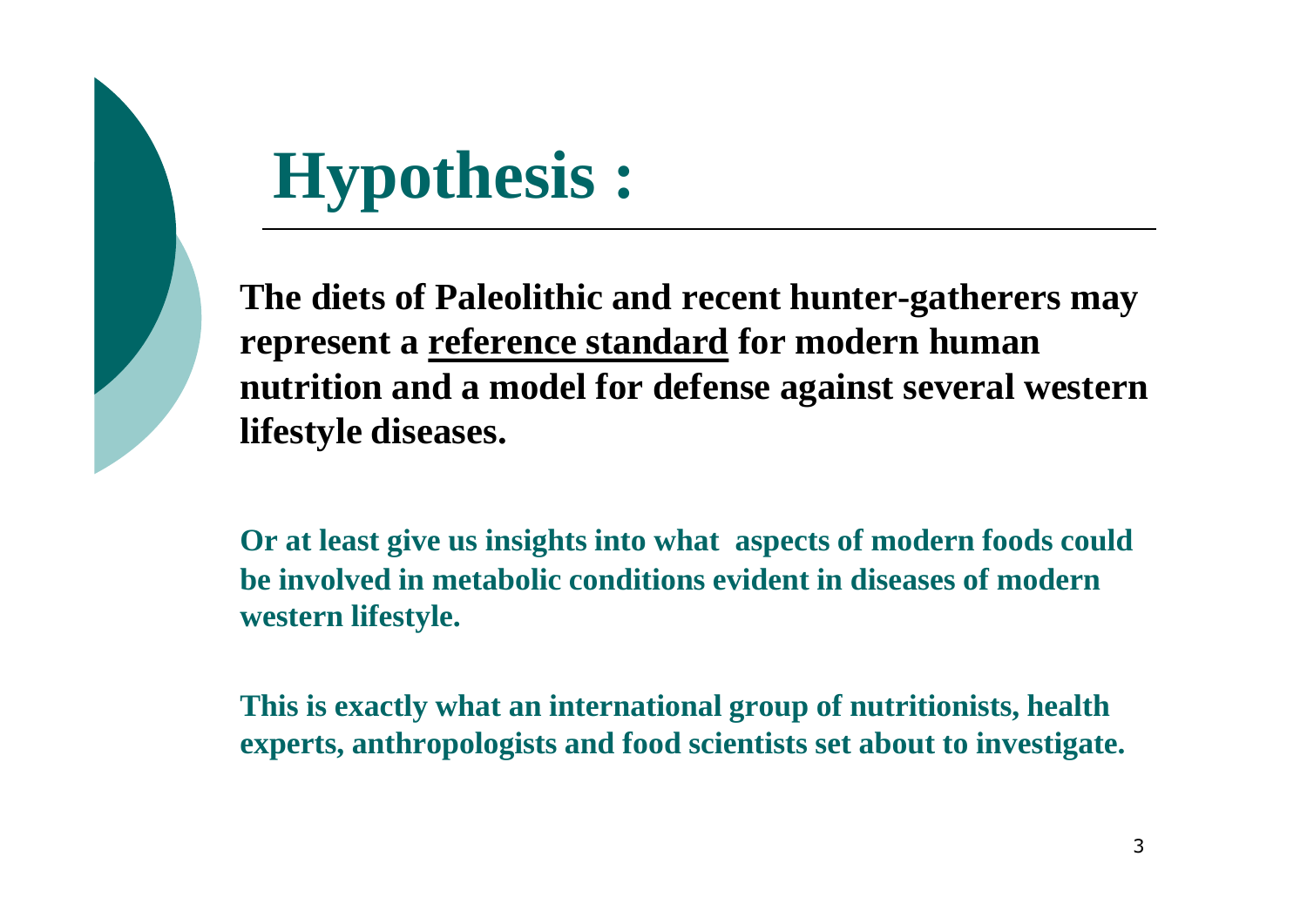### **Origins and evolution of the western diet: Health implications for the 21st century**

Loren Cordain<sup>1</sup>, S. Boyd Eaton<sup>2</sup>, Neil Mann<sup>3</sup>, Anthony Sebastian<sup>4</sup>, **Steffan Lindeberg<sup>5</sup> , Bruce Watkins<sup>6</sup> , James O'keefe<sup>7</sup> , Janette Brand-Miller<sup>8</sup>**

**Am J Clin Nutr (2005); 81; 341-354.**

**Department of Health and Exercise Science, Colorado State University Departments of Radiology and Anthropology, Emory University, Atlanta Department of Food Science, RMIT University, Melbourne Department of Medicine University of California, San Francisco Department of Medicine, Lund University, Sweden Department of Food Science, Purdue University, West Lafayette Mid America Heart Institute, Cardiovascular Consultants, Kansas City Department of Biochemistry, University of Sydney**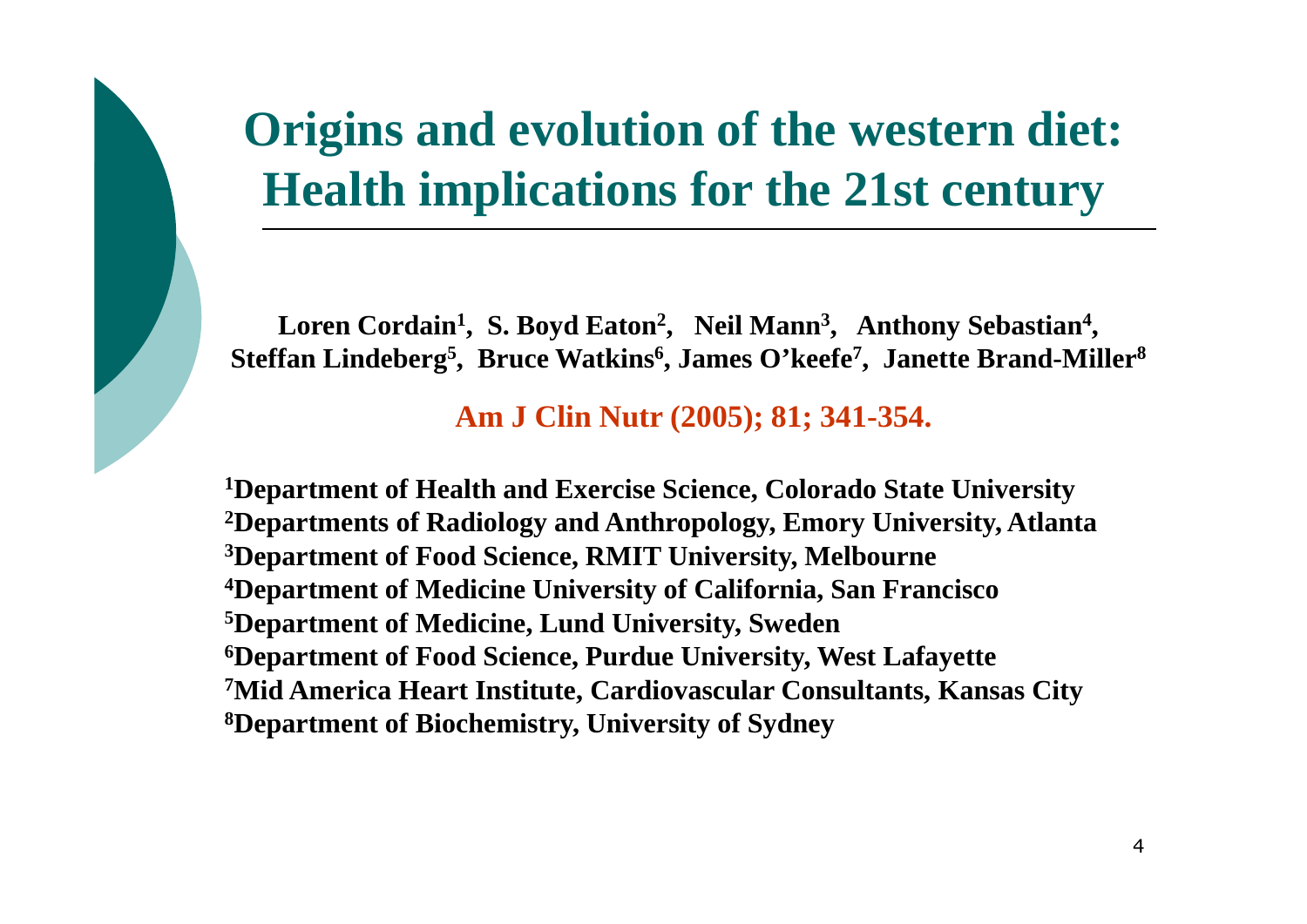**What did our ancestors eat ?**

#### **What time period are we talking about?**

**How do we know?**

**What evolutionary adaptations to diet occurred?**

**How does modern food differ to ancestral foods?**

**Does it matter?**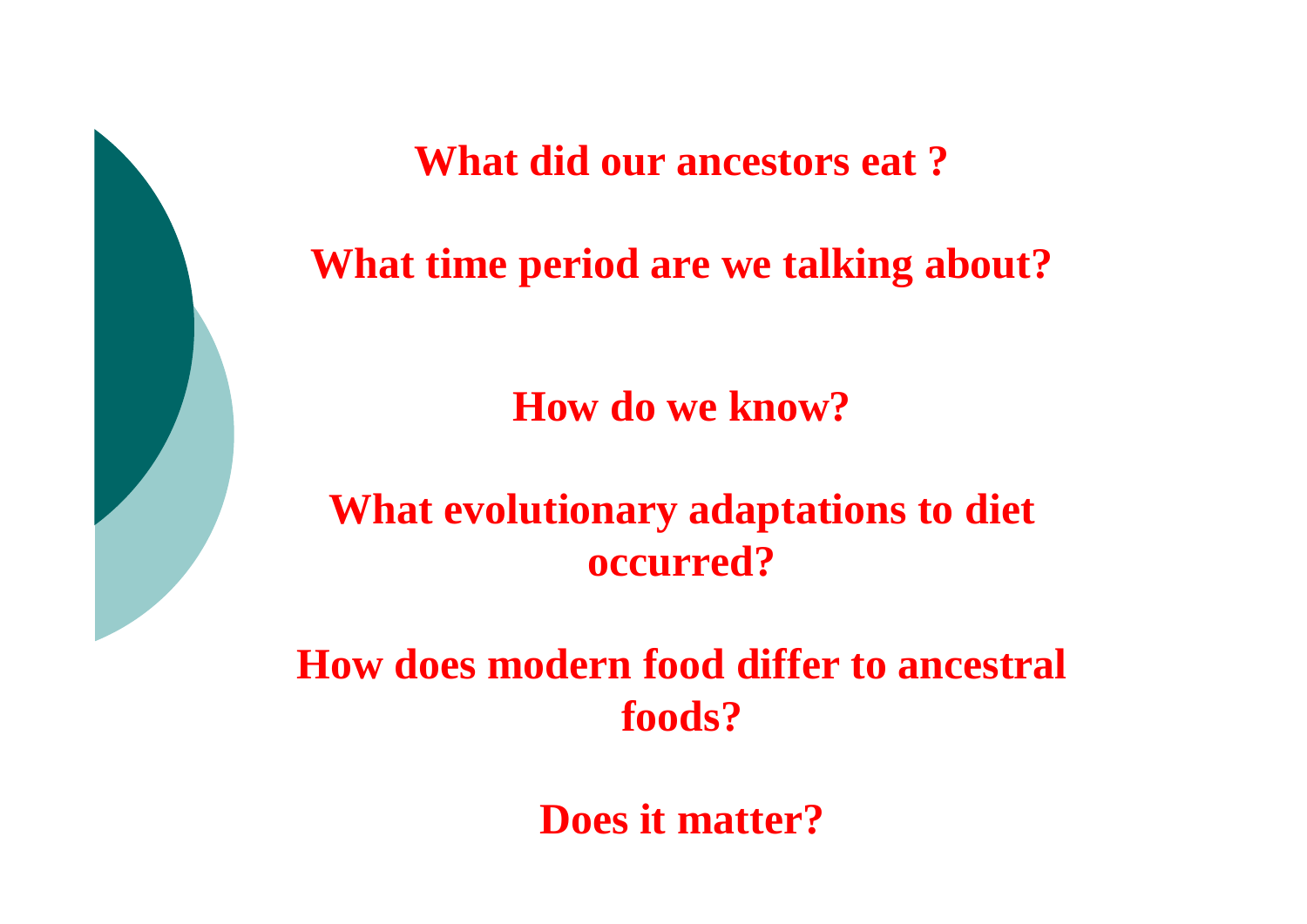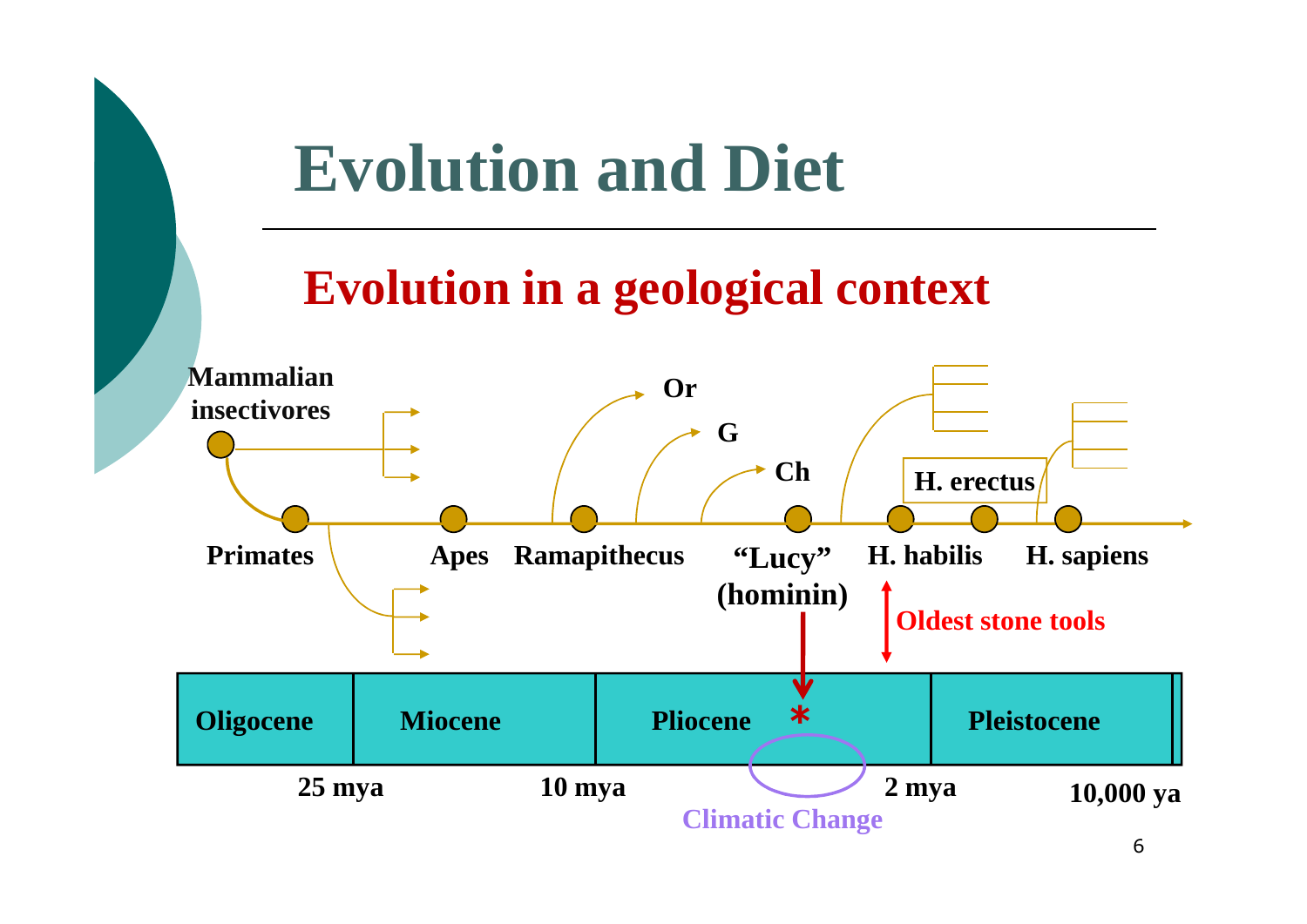

**Approximately 3.5 million years ago following global climate change**

### **Australopithecus Aferensis**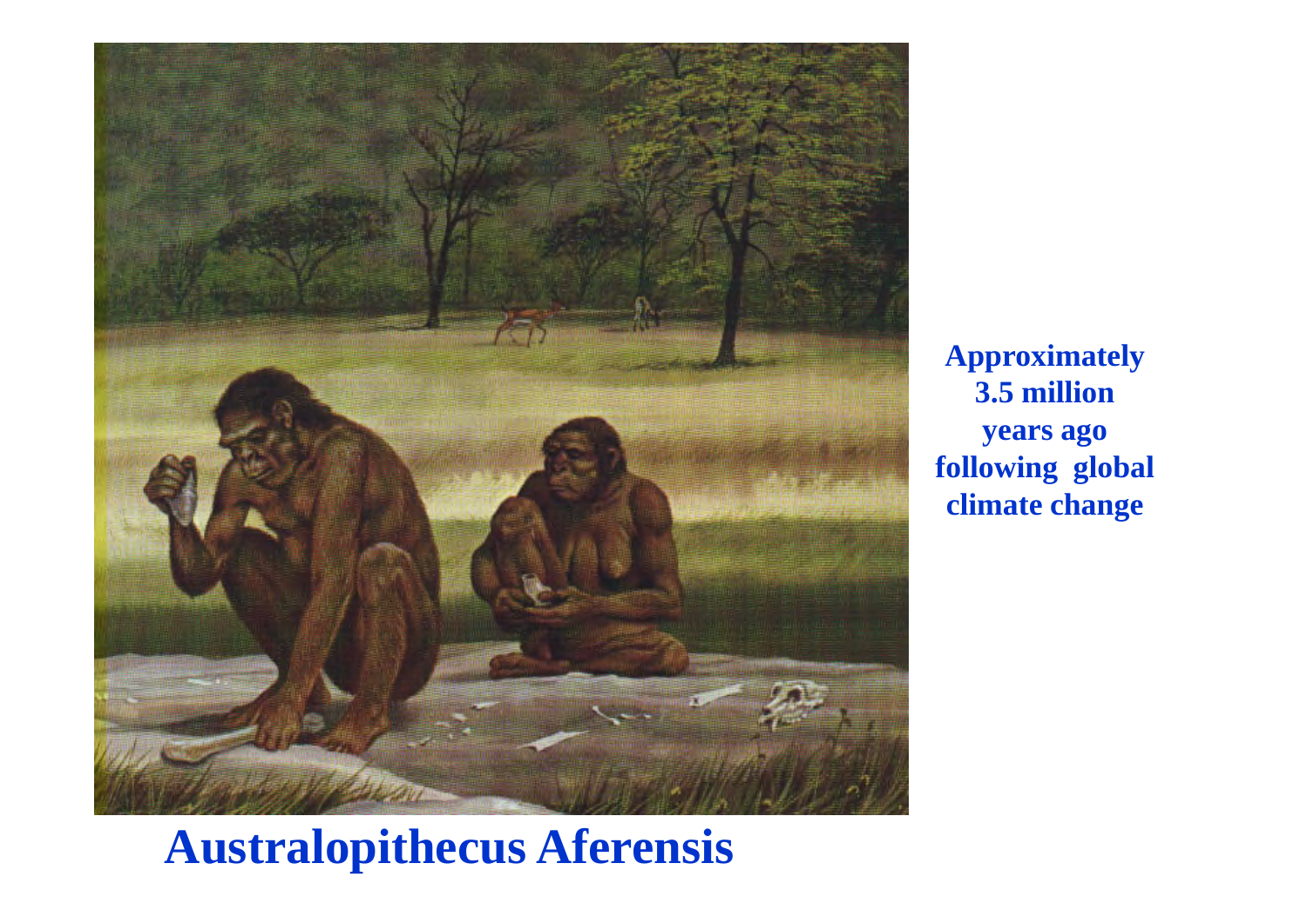### **Evolution and diet - Fields of study**

- **Cranio-dental features**
- **Bone C13/C12 isotope ratios (Indicator of foliage type) (Lee-Thorp et al, J Arch Sci, 1989)**
- **Bone Sr/Ca ratio**
- **(indicator of animal:plant intake)**

**(Sillen et al, J Hum Evol, 1995)**

- **Remains of hunted game, tools and weapons**
- **Forensic paleobiology**

**eg. teeth micro-wear patterns**

• **Dietary modeling - based on OFT**

**In fact: Anthropology literature is extensive and contains much information on food intake habits of our ancestral homminins.**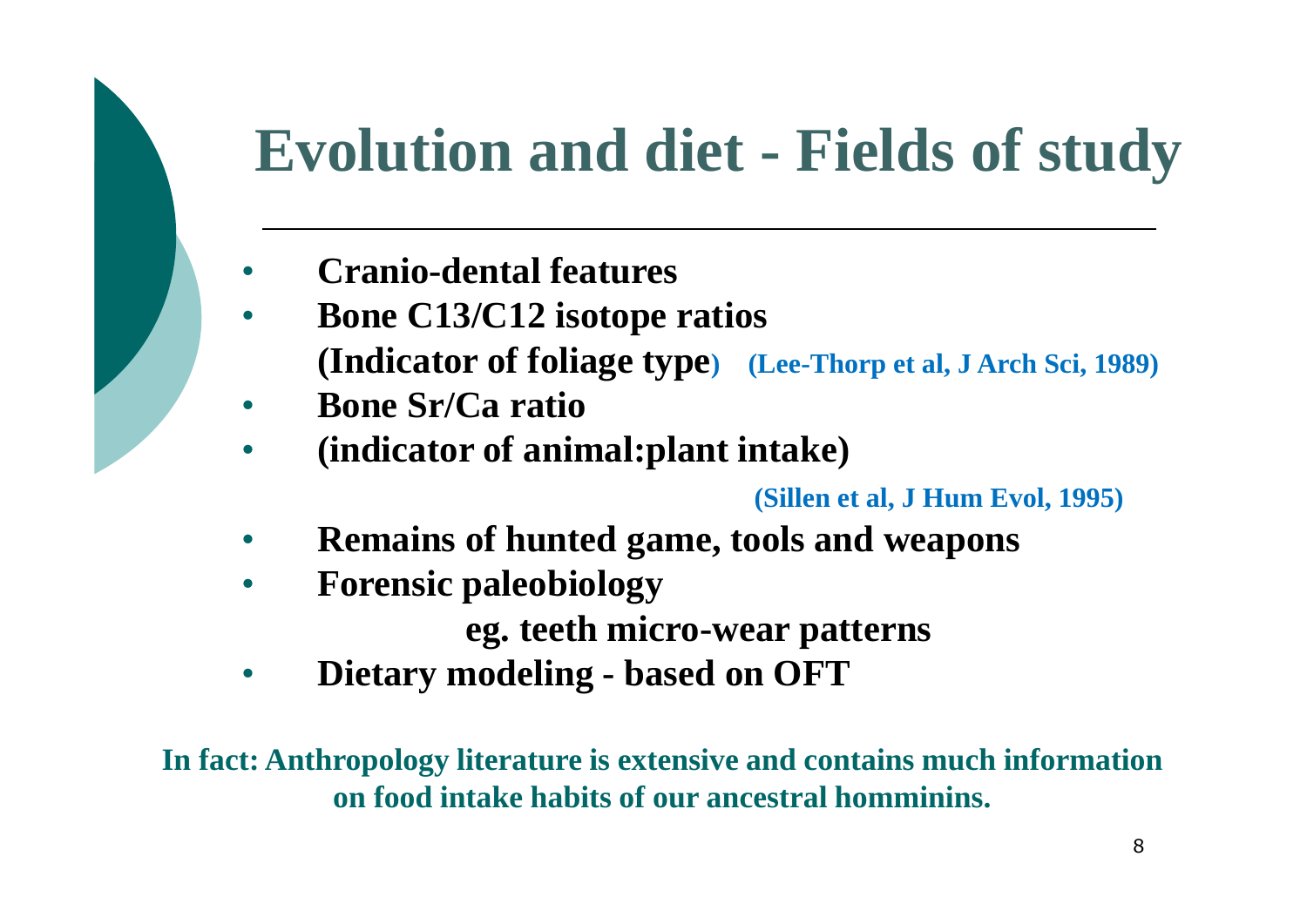## **Optimal Foraging Theory**

- **Pre-agriculture we were hunter-gatherers**
- **Day-to-day survival depended on daily energy intake being adequate**
- **Body energy use = Basal metabolism + activity**
- **Best choices were foods with the greatest energy return (ie. energy content - energy expenditure for collection and preparation)**
- **High energy dense foods became critical**

**The diet was by necessity very broad, hence delivered a wealth of micronutrients, most of which were or did become "essential".**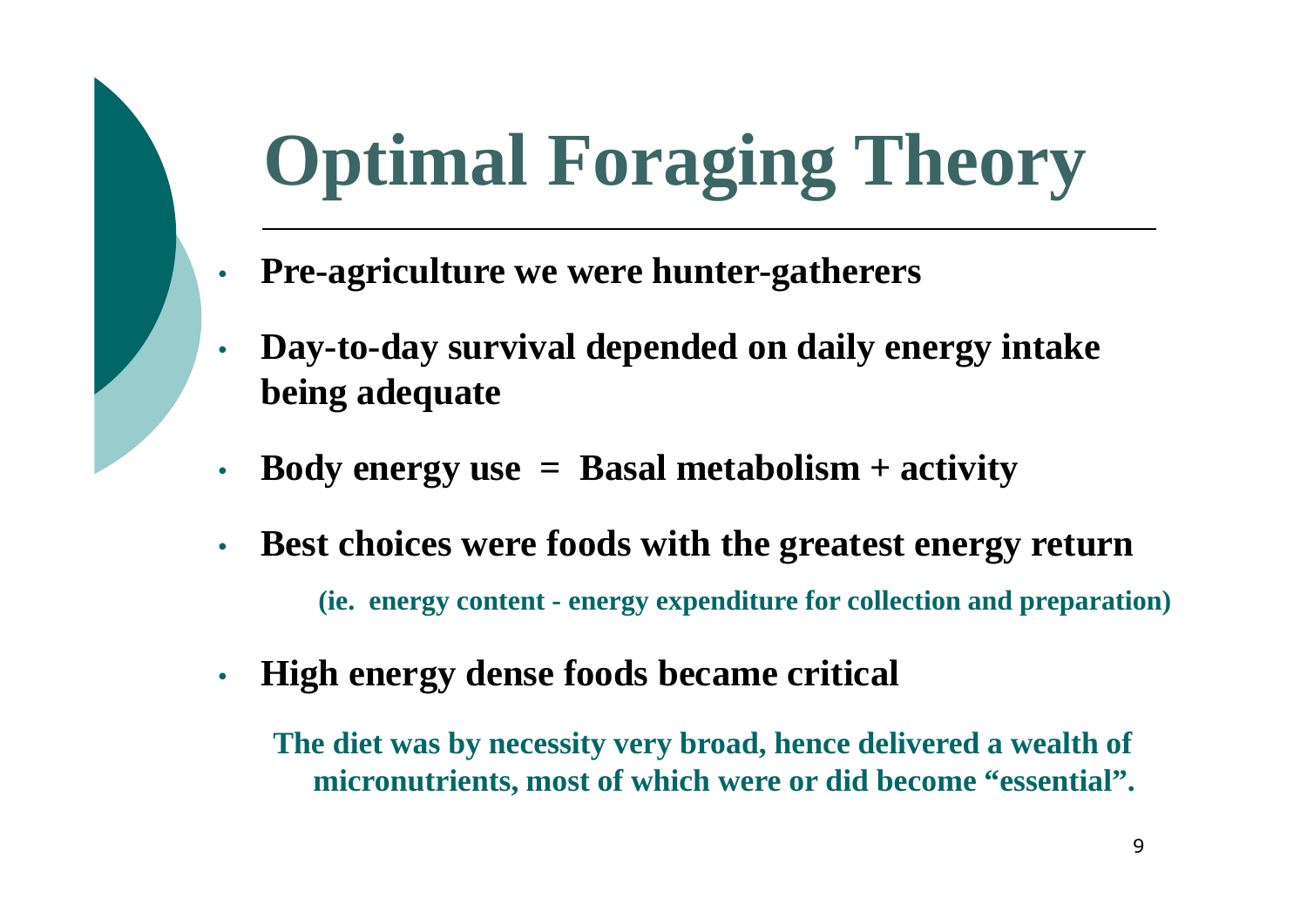

**(Aiello & Wheeler: The Expensive Tissue Hypothesis: 1995)**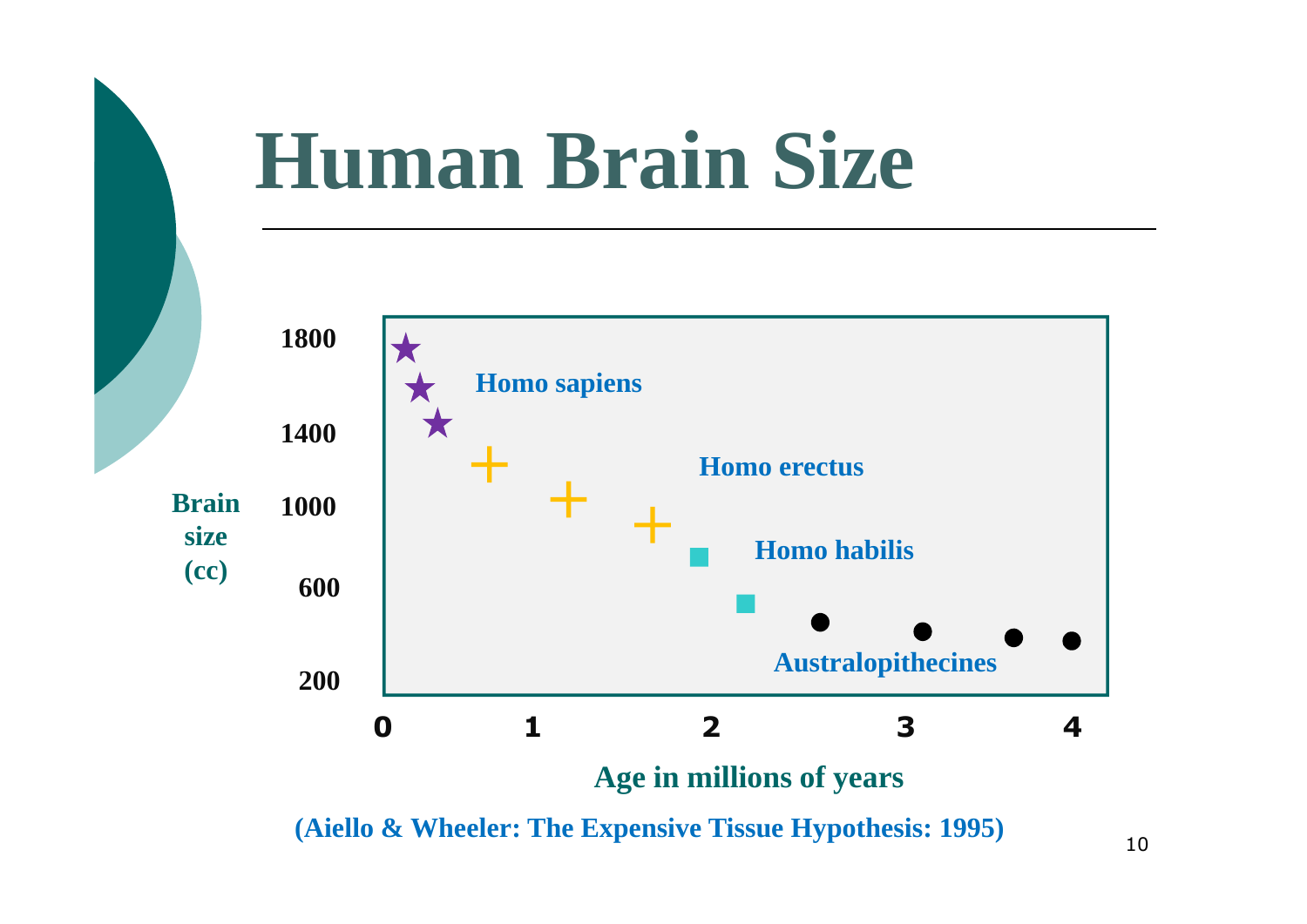## **Human Brain Size**

**Mammalian brain size closely follows :**

## $log E = 0.76log P + 1.77$

**(Martin 1983)**

**E = brain mass (mg)**  $P = body mass(g)$ 

**Human encephalization quotient = 4.6 !**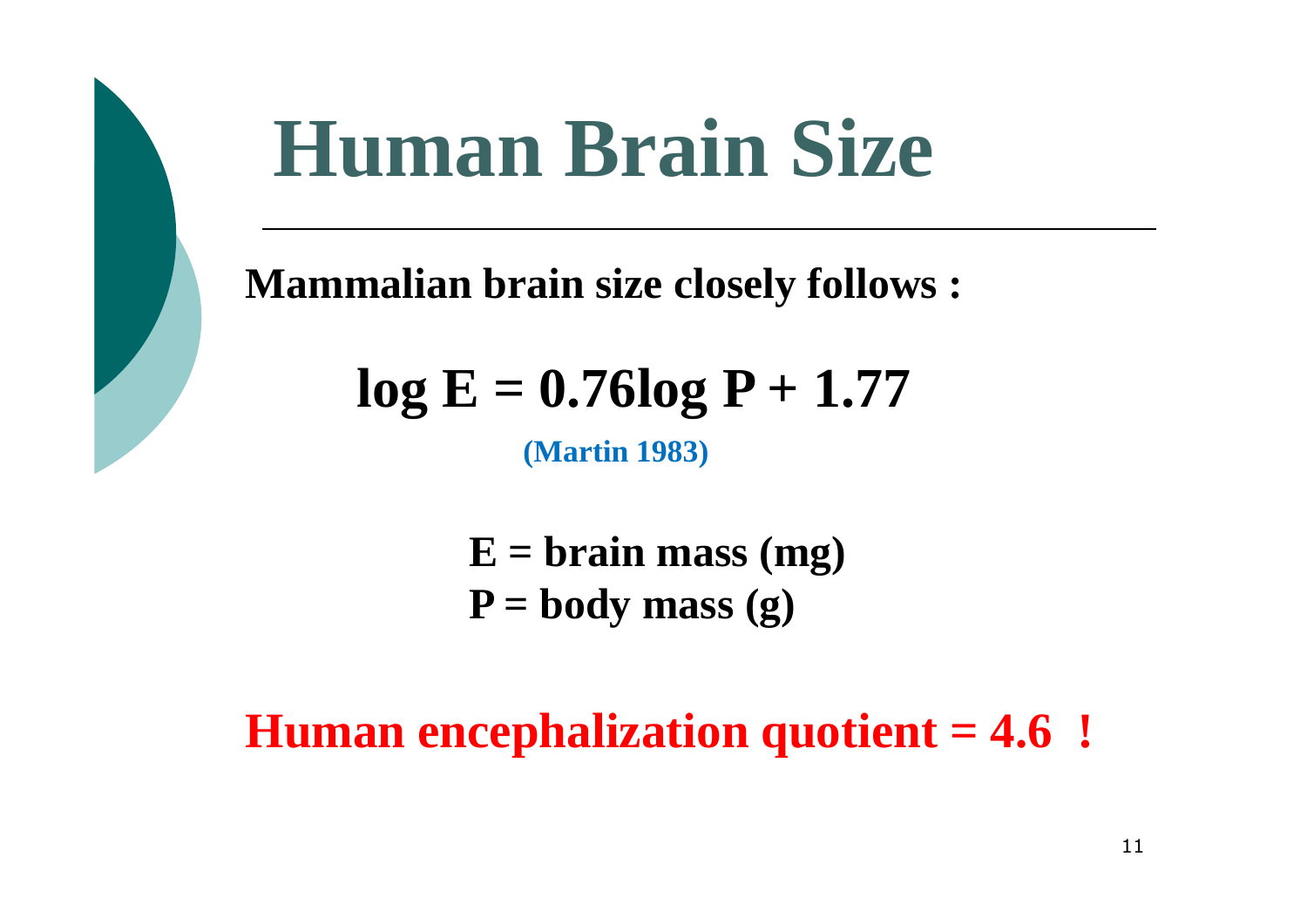## **Brain - Gut Trade Off**

| <b>Tissue</b>   | <b>Mass</b> (kg)<br><b>Observed Expected</b> |                   | <b>Metabolic</b><br>increment (W) | % body<br><b>BMR</b> |
|-----------------|----------------------------------------------|-------------------|-----------------------------------|----------------------|
|                 |                                              |                   |                                   |                      |
| <b>Brain</b>    | 1.30                                         | 0.45              | $+9.5$                            | 16.1                 |
| <b>Heart</b>    | 0.30                                         | $\overline{0.32}$ | $-0.6$                            | 10.7                 |
| <b>Kidney</b>   | 0.30                                         | 0.24              | $+1.4$                            | 7.7                  |
| <b>Liver</b>    | 1.40                                         | 1.56              | $-2.0$                            | 18.9                 |
| <b>GI</b> tract | 1.10                                         | 1.88              | $-9.5$                            | 14.8                 |

**(Aiello & Wheeler: The expensive tissue hypothesis, 1995)**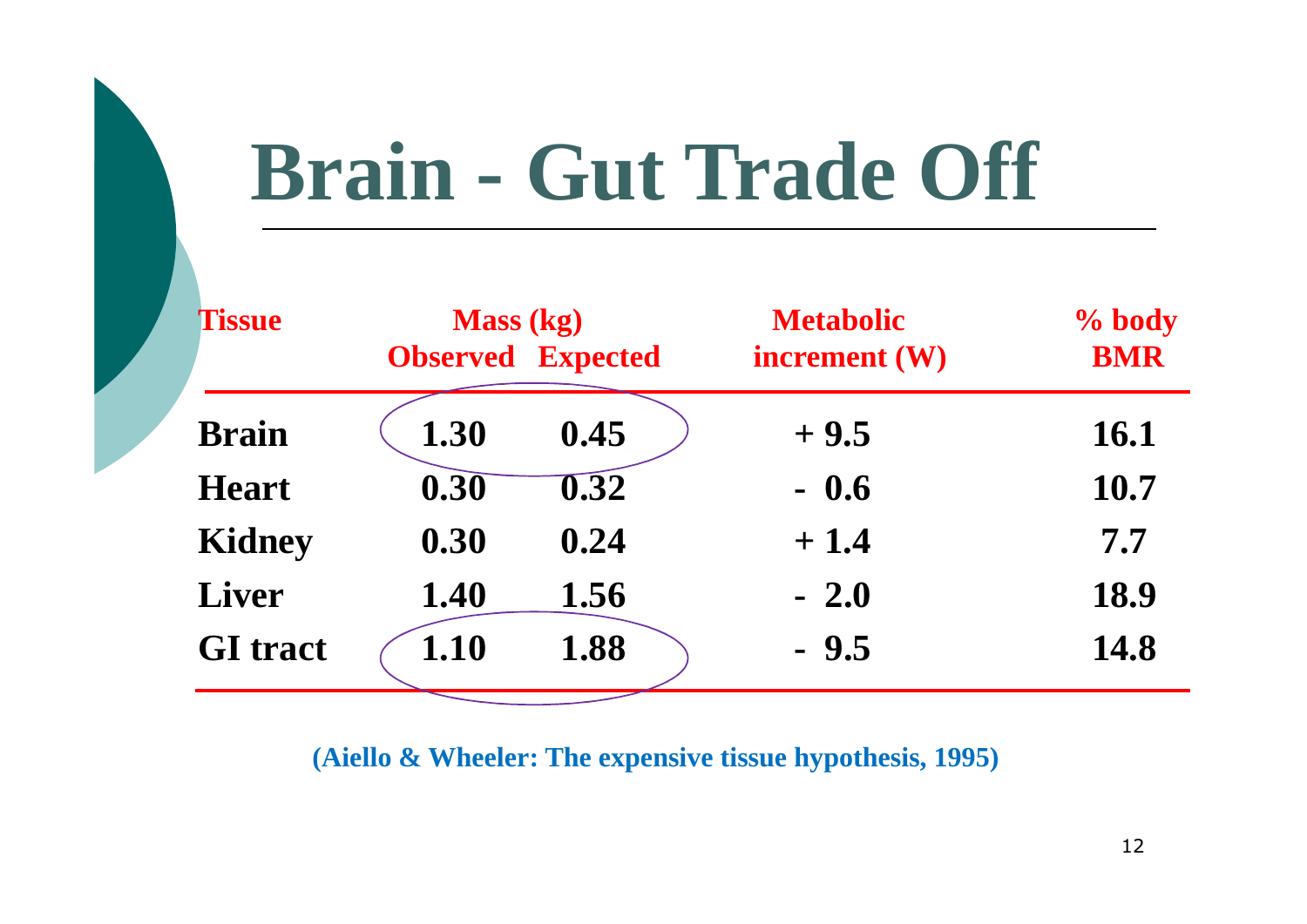# **Brain - Gut Trade Off**

• **Gut size (and complexity) can only decrease as diet quality increases**

**ie. Overall small gut, high proportion as small intestine and a simple stomach (Stevens & Hume, Comparative physiology of the vertebrate digestive system, Cambridge Univ Press, 2001)**

- **Requires a low bulk, high energy, easily digested diet (Chivers & Hladik 1980)**
- **Mainly achieved by increasing the proportion of animal foods in the diet (in most locations) (Speth 1989)**
- **Wild plant foods generally low energy per unit weight**
- **Increased animal food intake at most latitudes**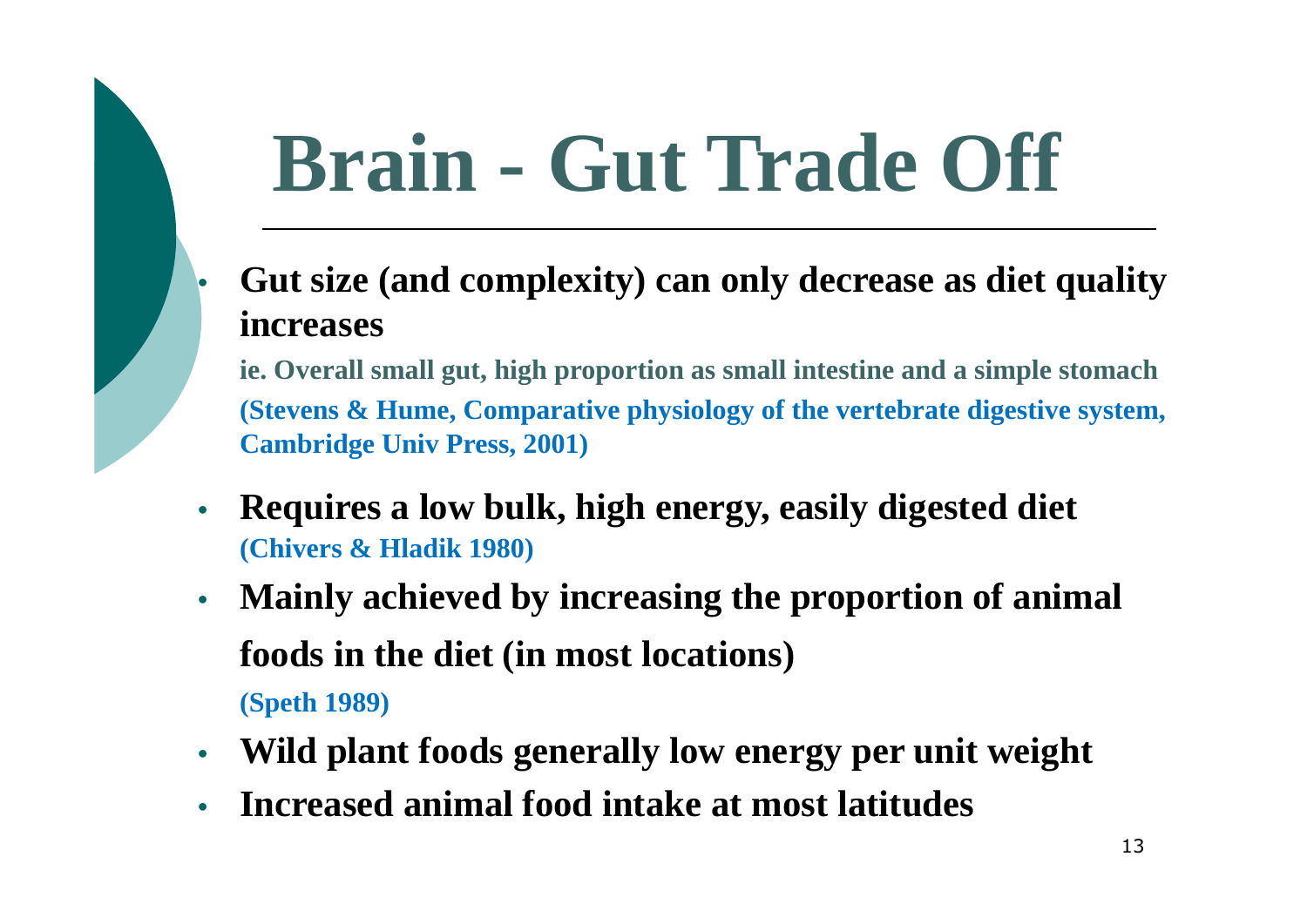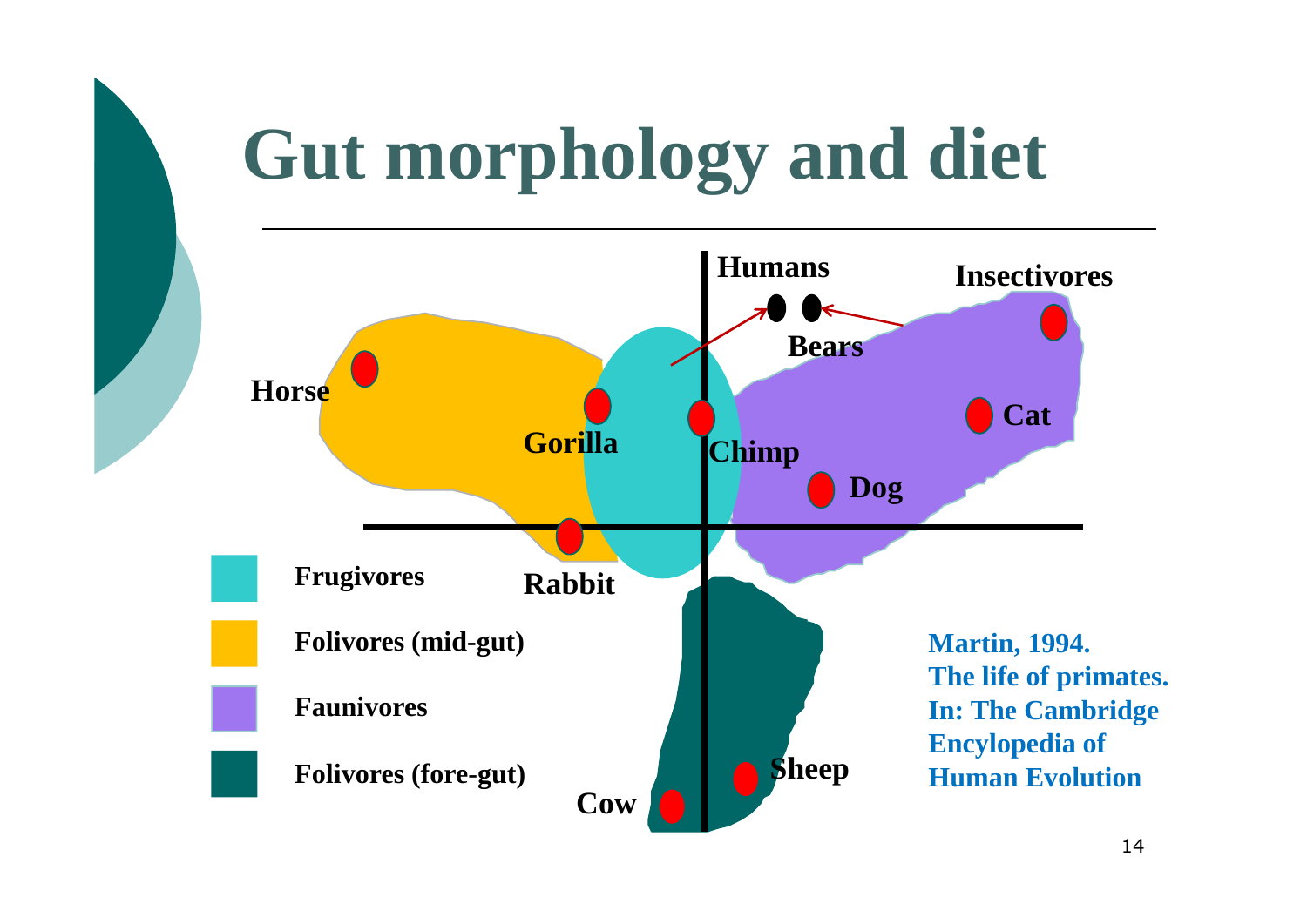### **Hunter-Gatherers in Recent Time**

- **Dietary data on 181 HG societies recorded in: "Ethnographic Atlas" (Murdoch 1967)**
- **Animal:Plant subsistence ratio: 65:35 (Cordain, Brand-Miller, Eaton, Mann & Speth, Am J Clin Nutr, 2000)**
- **No complete vegetarian society !**
- **Eskimos and !Kung apparent extremes**
- **Food selection follows OFT**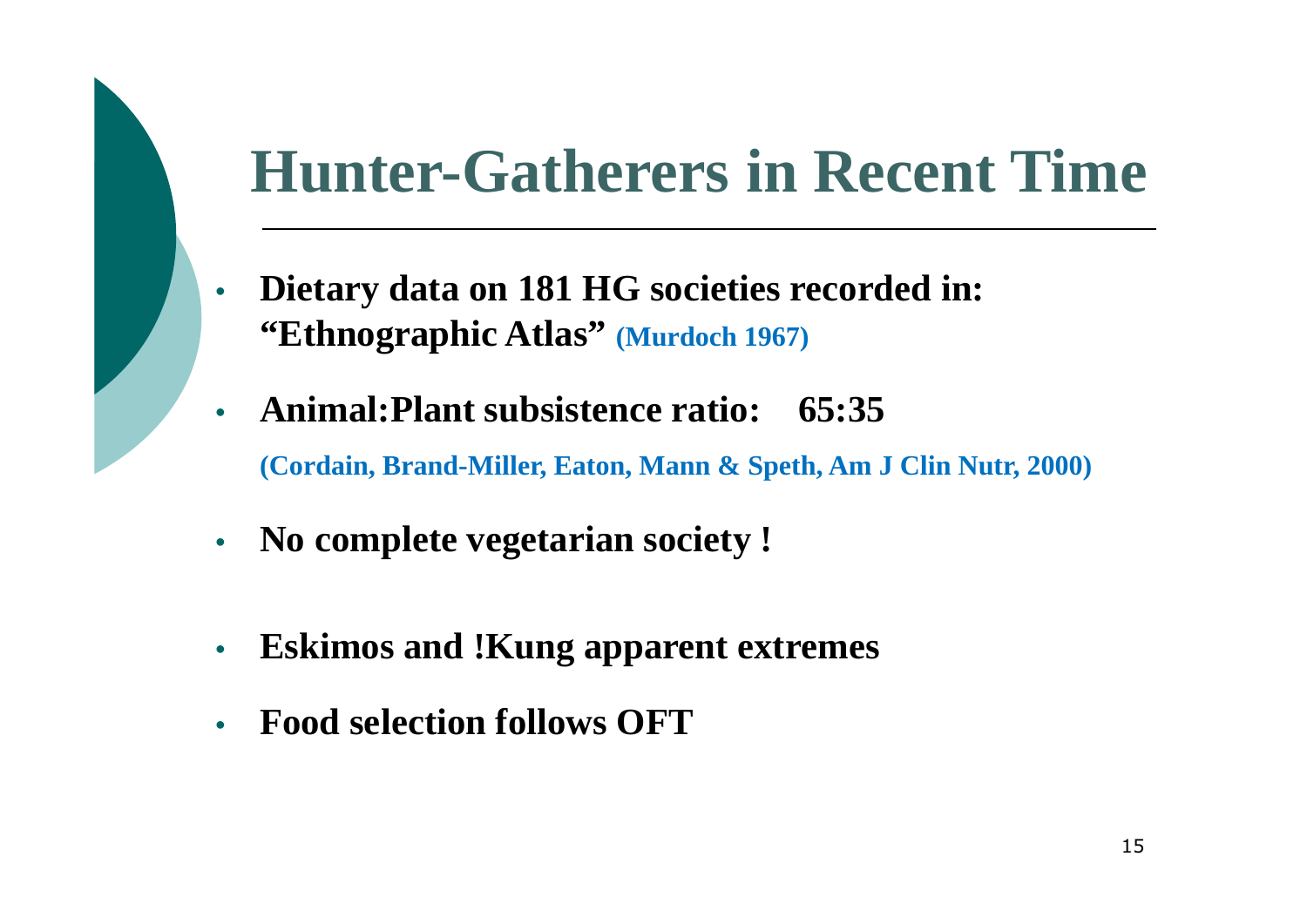#### *Frequency Distribution of Subsistence*  **Dependence upon Gathered Plant Foods in World Wide Hunter Gathers Societies (n=181)**



**% Dependence**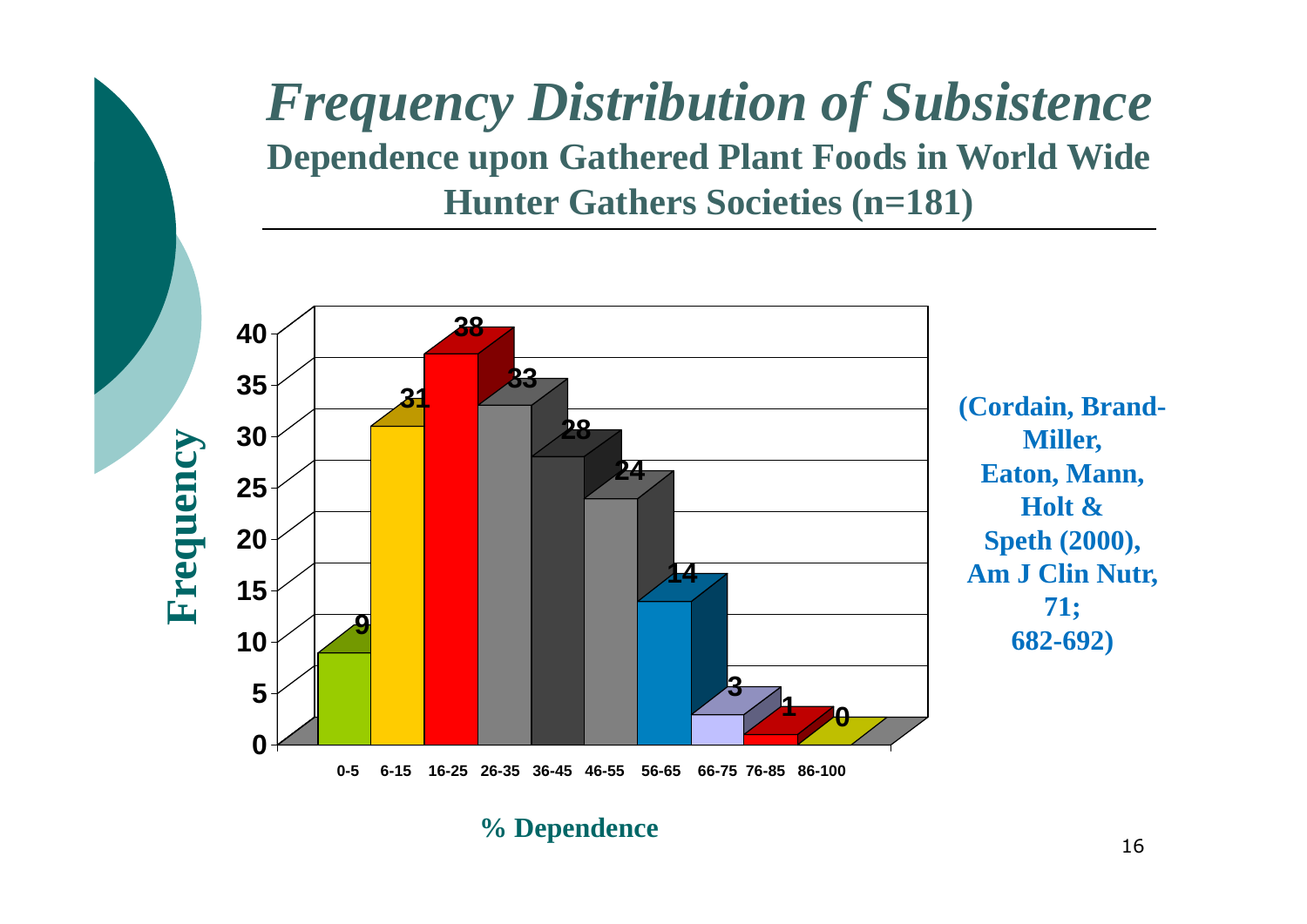#### *Frequency Distribution of Subsistence*  **Dependence upon Animal Foods in World Wide Hunter Gathers Societies (n=181)**



**Frequency**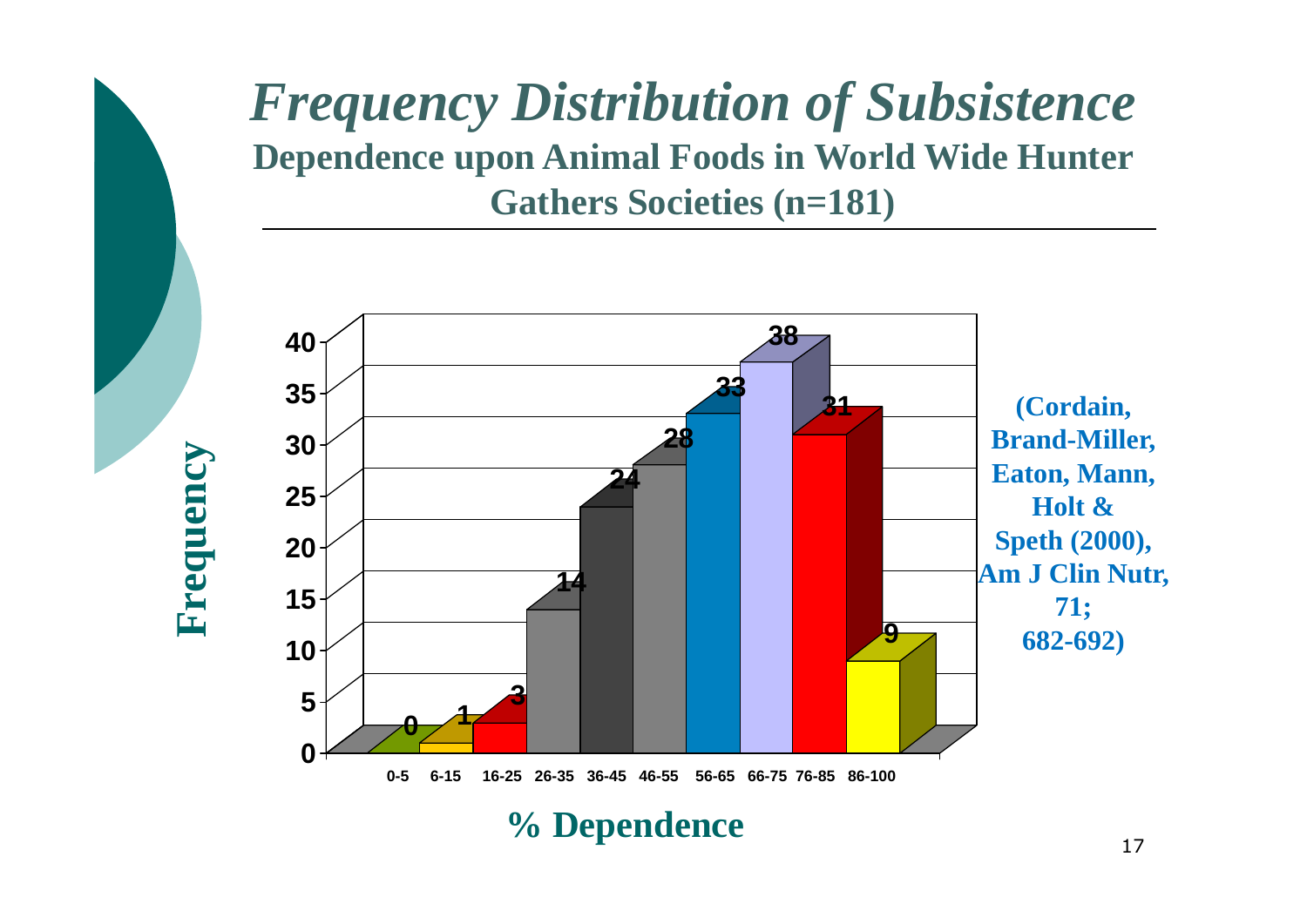### *Agriculture:*  **The beginning of dietary change**

- **Grain cultivation approximately 10,000 ya**
- **Less meat/wild vegetation, narrow cereal based diet**
- **Evidence of malnutrition (Harris Lines) (Diamond 1993, The Third Chimpanzee)**
- **Reduced: stature and life span.**
- **Increased: dental caries, osteomalacia, iron deficiency, infectious diseases, infant mortality. Famine! (Cohen et al. 1987, Food & Evolution)**
- **Higher carbohydrate, lower protein diet, with reduced food variety and subsequent micro-nutrient intake**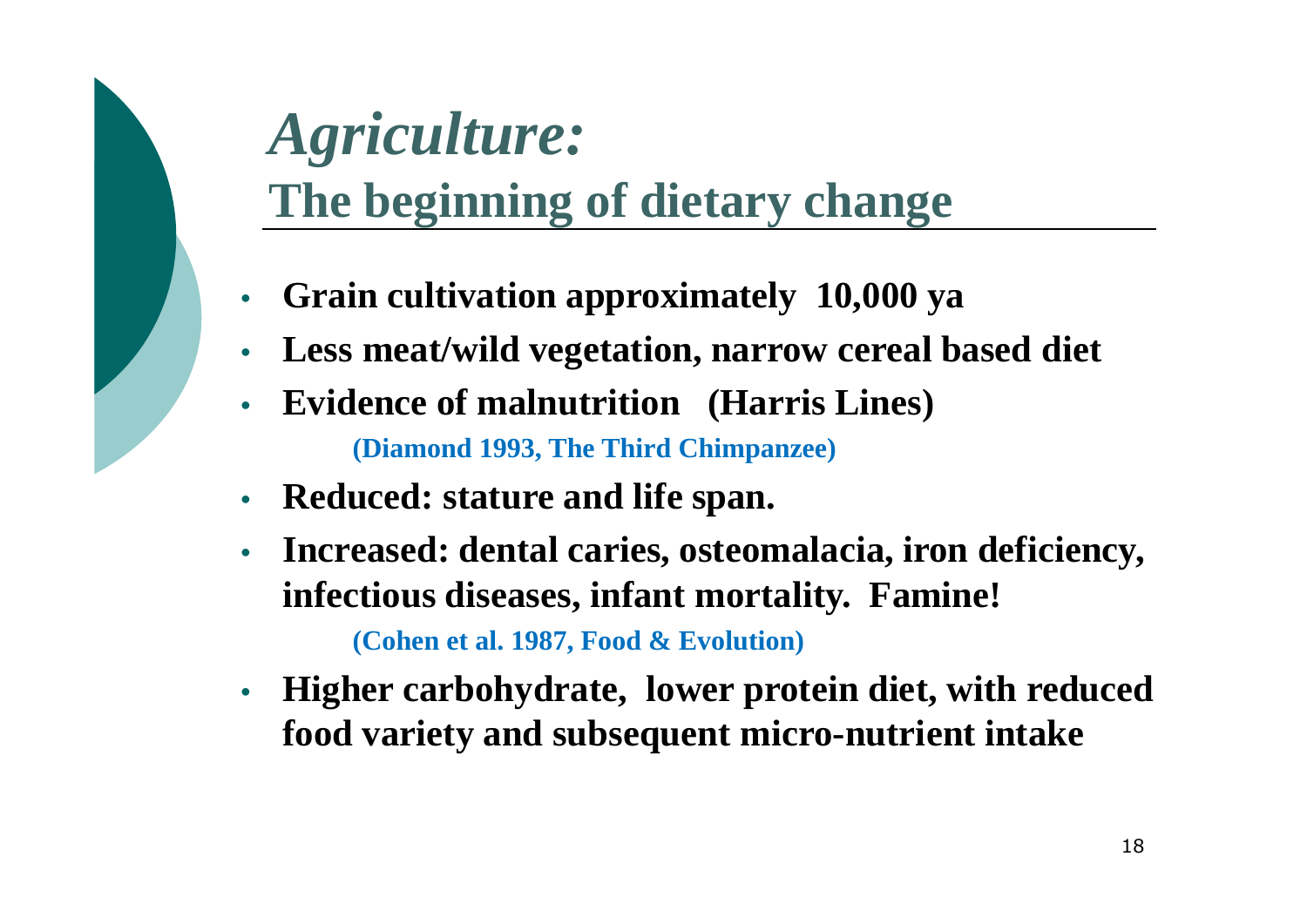## **Stages of Dietary Change**

- **Primitive (~4.5 million of years) (~80,000 generations)**
- **Agriculture (max 10,000 years) (~400 generations)**
- **Industrial revolution (approx 200 years)**
- **Fast/processed food revolution (approx 60 years)**

### **Changes in food type and composition at each stage ?**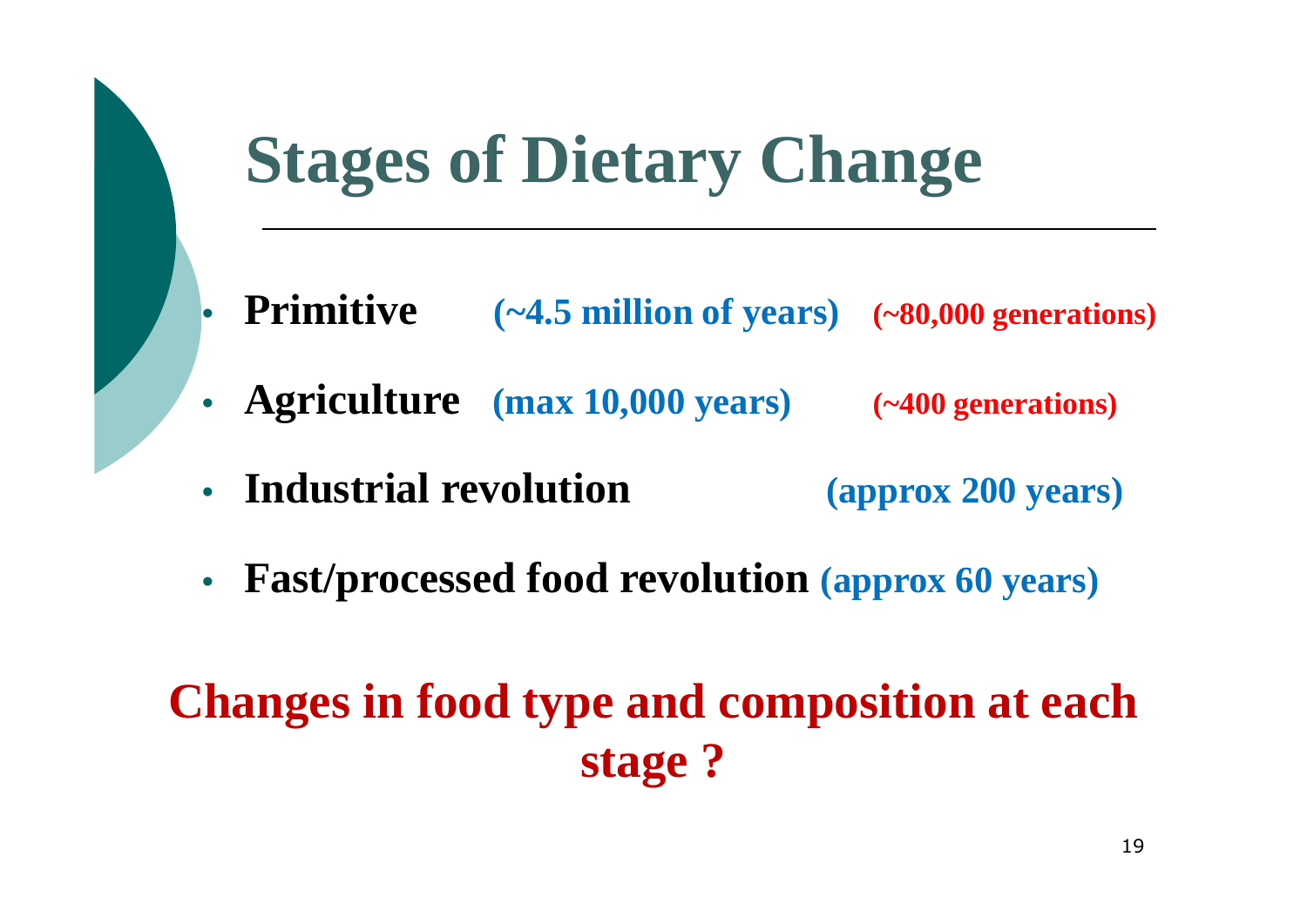## *Significance of the dietary changes?*

- **Prior to the development of agriculture our diet was minimally processed wild plant and animal foods**
- **With the advent of agriculture, novel foods were introduced as staples for which the hominin genome had little evolutionary experience.**
- **Food-processing procedures (milling, refining etc) were then developed, which allowed for quantitative and qualitative food and nutrient combinations that had not previously been encountered over the course of hominin evolution.**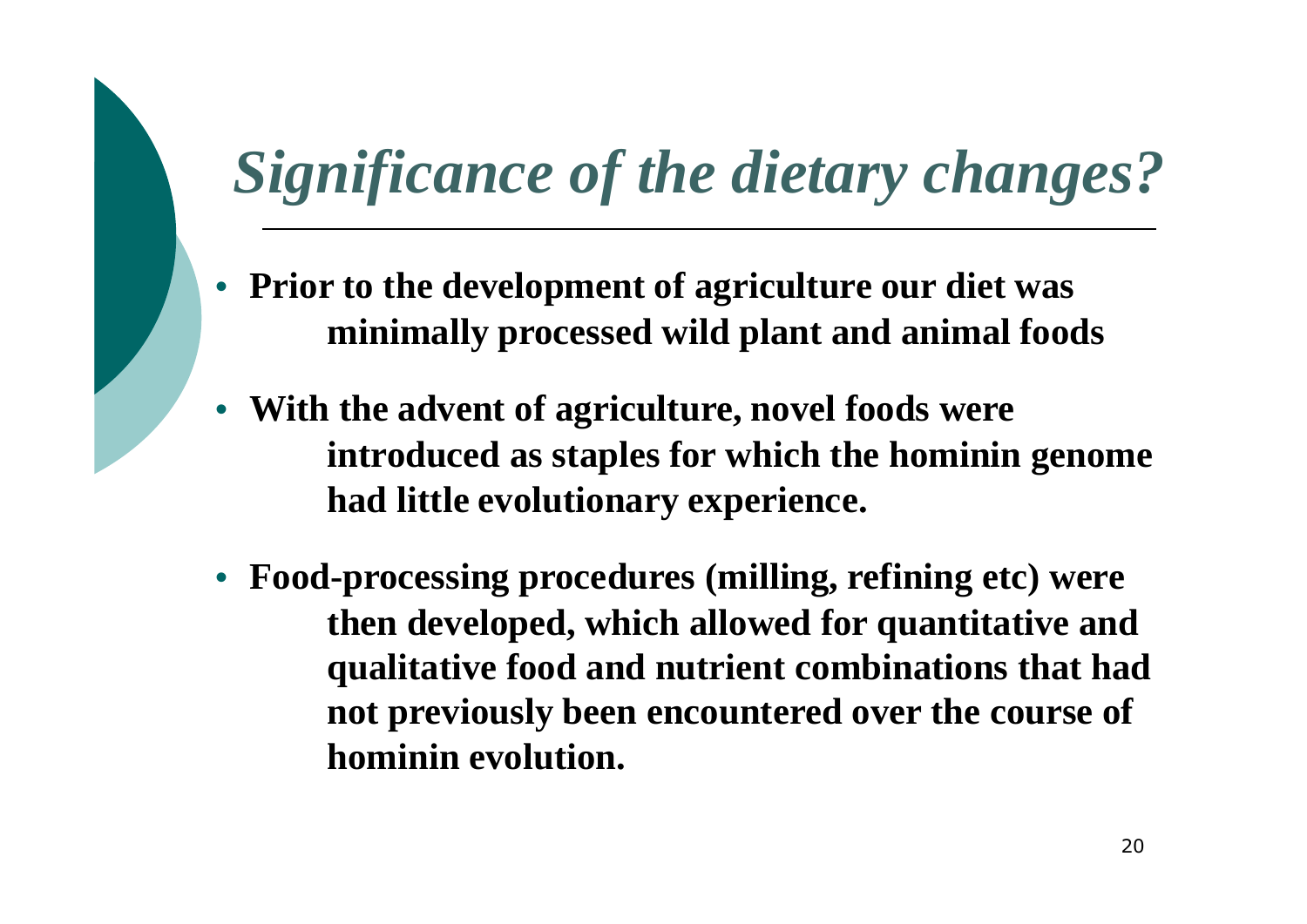### *What are these new nutritional patterns?*

- **Cereals, refined sugars, refined vegetable oils and margarines, dairy products and alcohol now comprise 72.1 % of the total daily energy consumed in the USA**
- **These foods would have contributed little or none of the energy in the typical pre-agricultural hominid diet**
- **Mixtures of these ingredients comprise the ubiquitous processed foods that dominate the typical Western diet :**

**biscuits, cakes, bakery foods, breakfast cereals, bagels, rolls, muffins, crackers, chips, snack foods, pizza, soft drinks, candy, ice cream, condiments, salad dressings, etc.**

**Along with the never ending list of fast food alternatives high in fat, sugar and readily digestible starch.**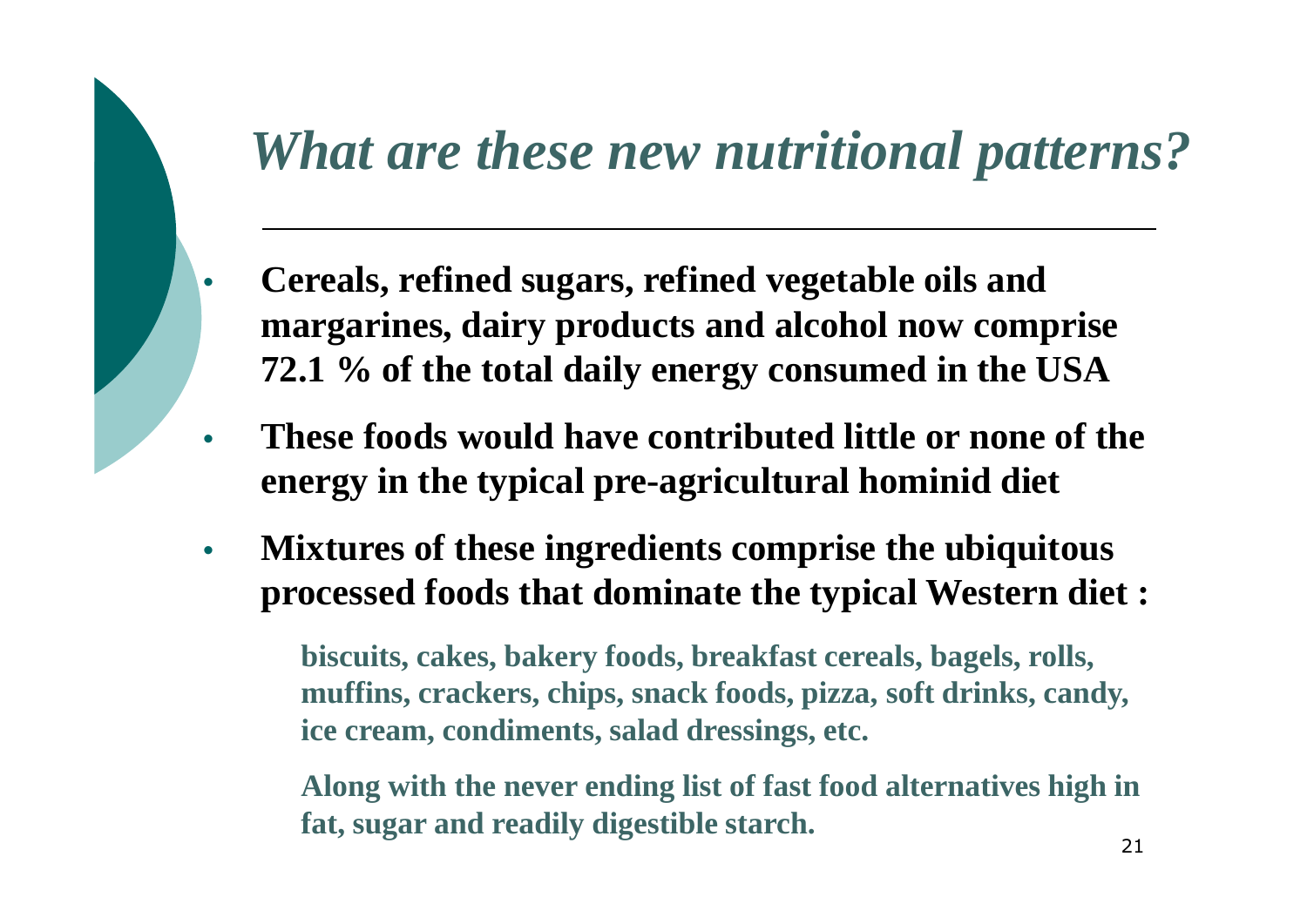### **Food and food types found in western diets generally unavailable to pre-agricultural hominins.**

| Food                  | % diet energy | Food                          | % diet energy |
|-----------------------|---------------|-------------------------------|---------------|
| <b>Dairy products</b> |               | <b>Refined sugars</b>         |               |
| whole milk            | 1.6           | sucrose                       | 8.0           |
| low fat milks         | 2.1           | hf corn syrup                 | 7.8           |
| cheese                | 3.2           | glucose                       | 2.6           |
| <b>butter</b>         | 1.1           | syrups                        | 0.1           |
| other                 | 2.6           | other                         | 0.1           |
| total                 | 10.6 %        | total                         | 18.6 $%$      |
| <b>Cereal grains</b>  |               | <b>Refined vegetable oils</b> |               |
| whole grains          | 3.5           | salad, cooking oils           | 8.8           |
| refined grains        | 20.4          | shortening                    | 6.6           |
| total                 | 23.9 %        | margarine                     | 2.2           |
|                       |               | total                         | $17.6\%$      |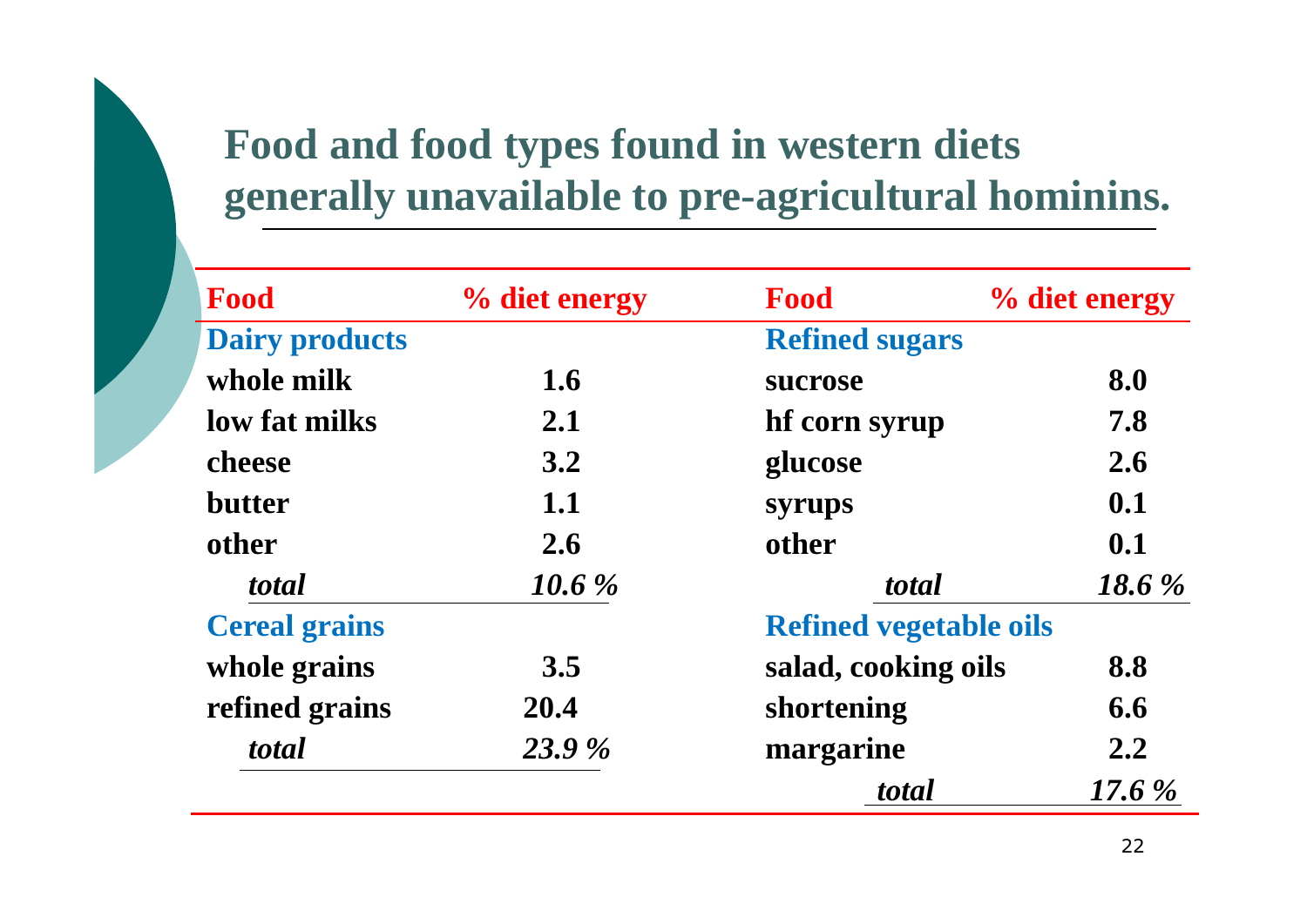### **Food composition and structural changes**

*What are the crucial nutritional characteristics of the ancestral hominin diet, altered by changing food staples and food processing procedures introduced during the Neolithic and Industrial era :*

#### **Energy density of foods !**

- **glycaemic load**
- **fatty acid balance**
- **macro-nutrient balance**
- **trace nutrient density**
- **acid/base balance**
- **sodium/potassium balance**
- **fibre content**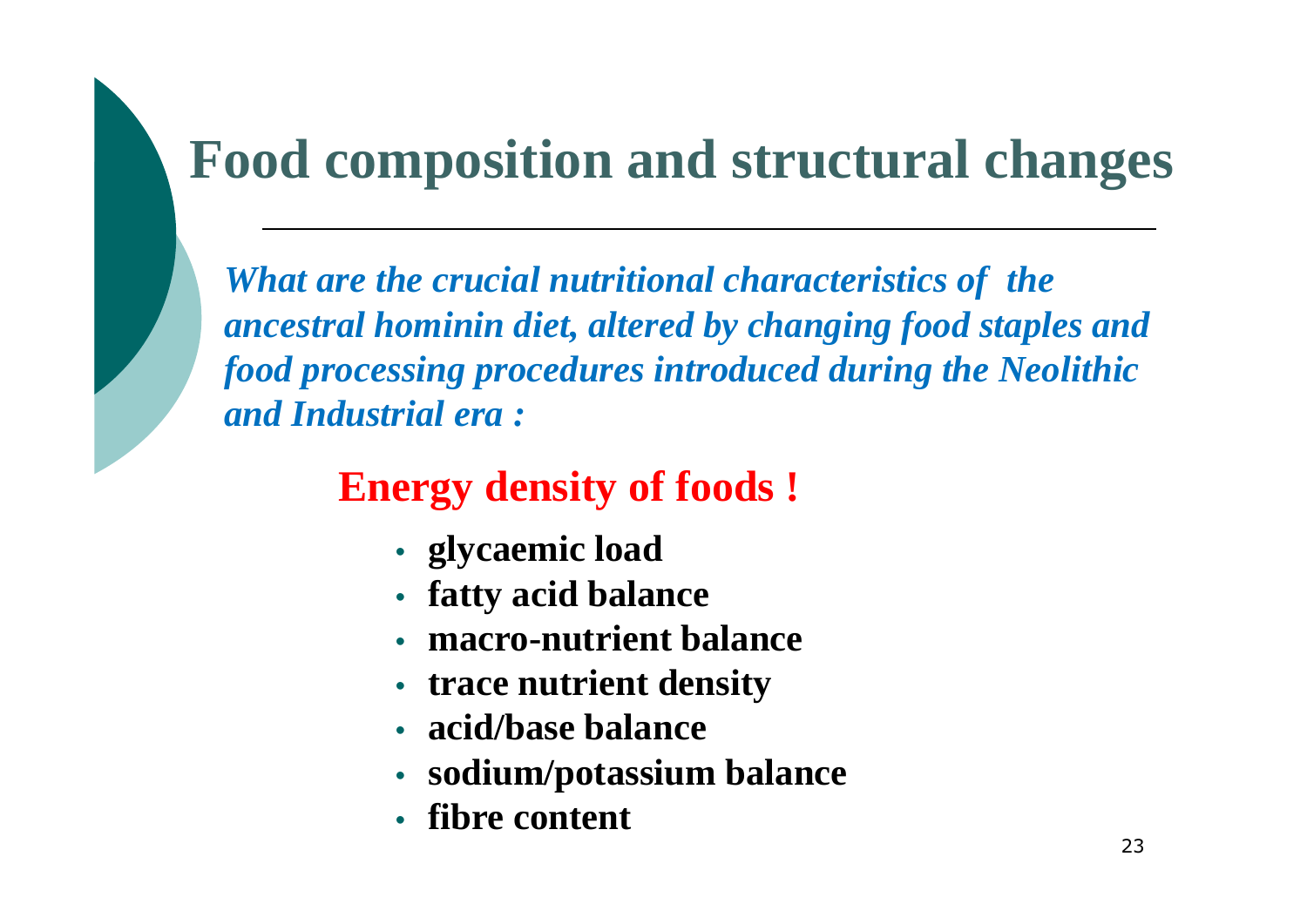#### **Energy density of food and obesity is there a connection?**

**The World Health Organization predicts there will be 2.3 billion overweight adults in the world by 2015 and more than 700 million of them will be obese.**

#### **GLOBAL OBESITY FORECAST**

World population (billions)



SOURCE: World Health Organization, 2005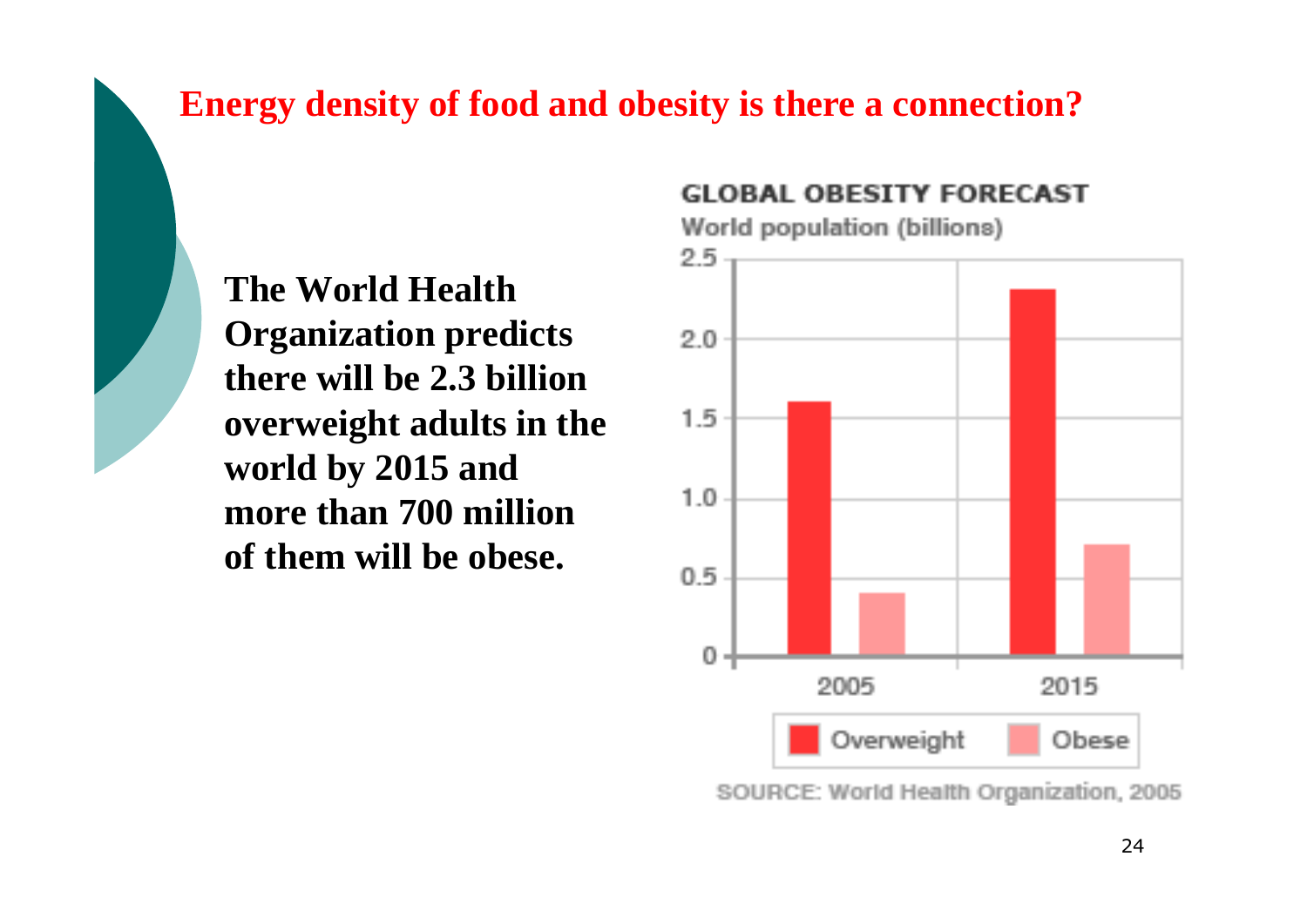## **Australian statistics:**

**National Health Survey (NHS 2005) showed that:**

- **Overall 32.6% of adults were reported as overweight in 2004–05 (40.5% of males and 24.9% of females were overweight)**
- **Overall 16.4% of adults were reported as obese in 2004–05 (17.8% of males and 15.1% of females were obese)**
- **Higher rates of overweight or obesity in older age groups (55–64 age group had the highest combined rates of overweight and obesity; 72% of males and 58% of females)**

#### **The prevalence of overweight and obesity increased markedly between 1995 and 2004–05**

**(29.5% to 32.6% and 11.1% to 16.4% respectively)**

**In 2007, the WHO found that 67.4% of Australian adults were overweight, ranking 21st in the world.**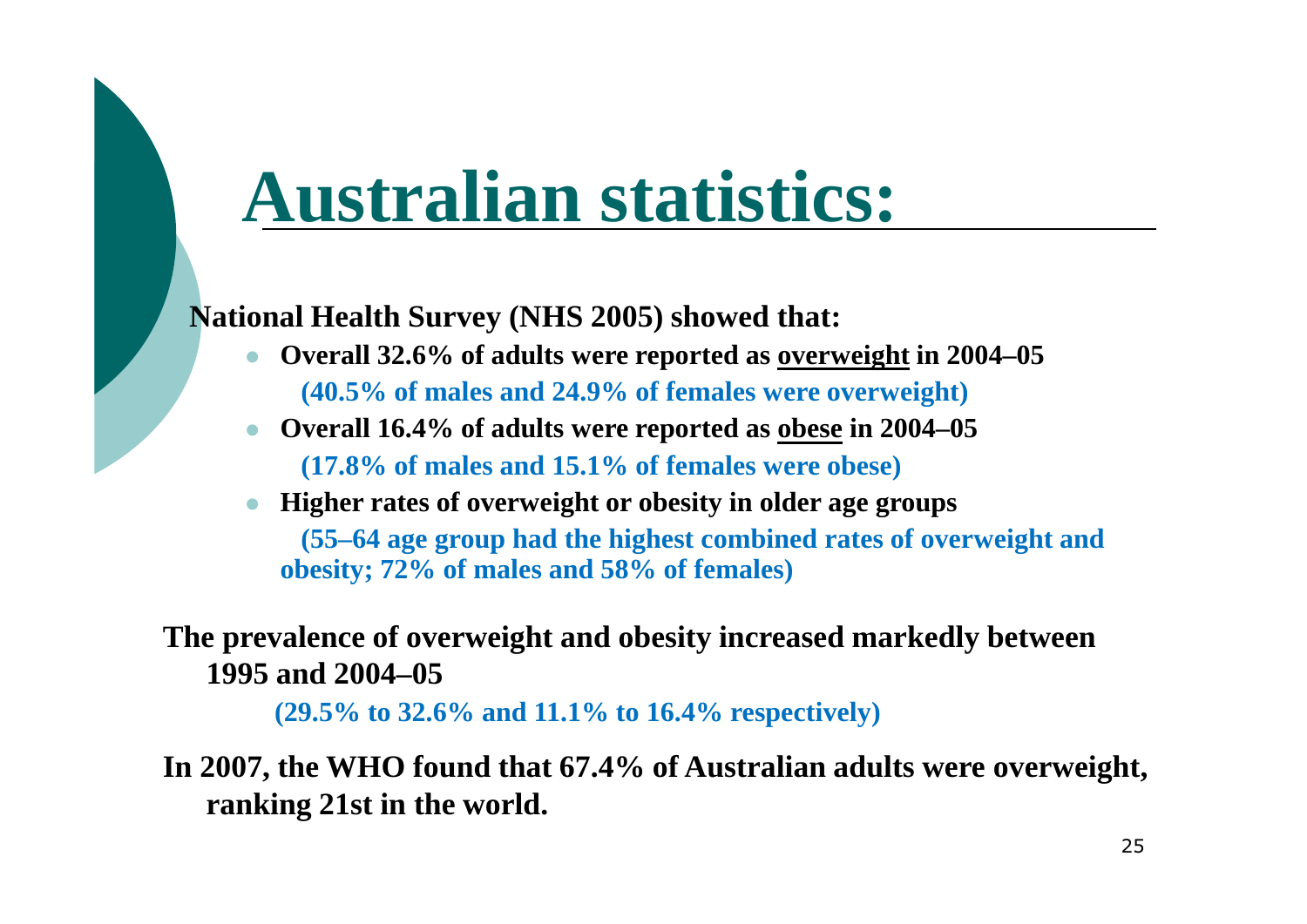### **Obesity and the food supply**

**Agricultural policy and techniques mainly in the USA and Europe have led to lower food prices.**

**In the USA, subsidization of corn, soy, wheat, and rice (mainstays of processed energy dense food) through the "U.S. Farm Bill" has made the main sources of high energy processed food cheap compared to fruits and vegetables (low energy density, high water, micronutrient and fibre content).**

#### **Daily energy consumption (world mean, kcal/day)**

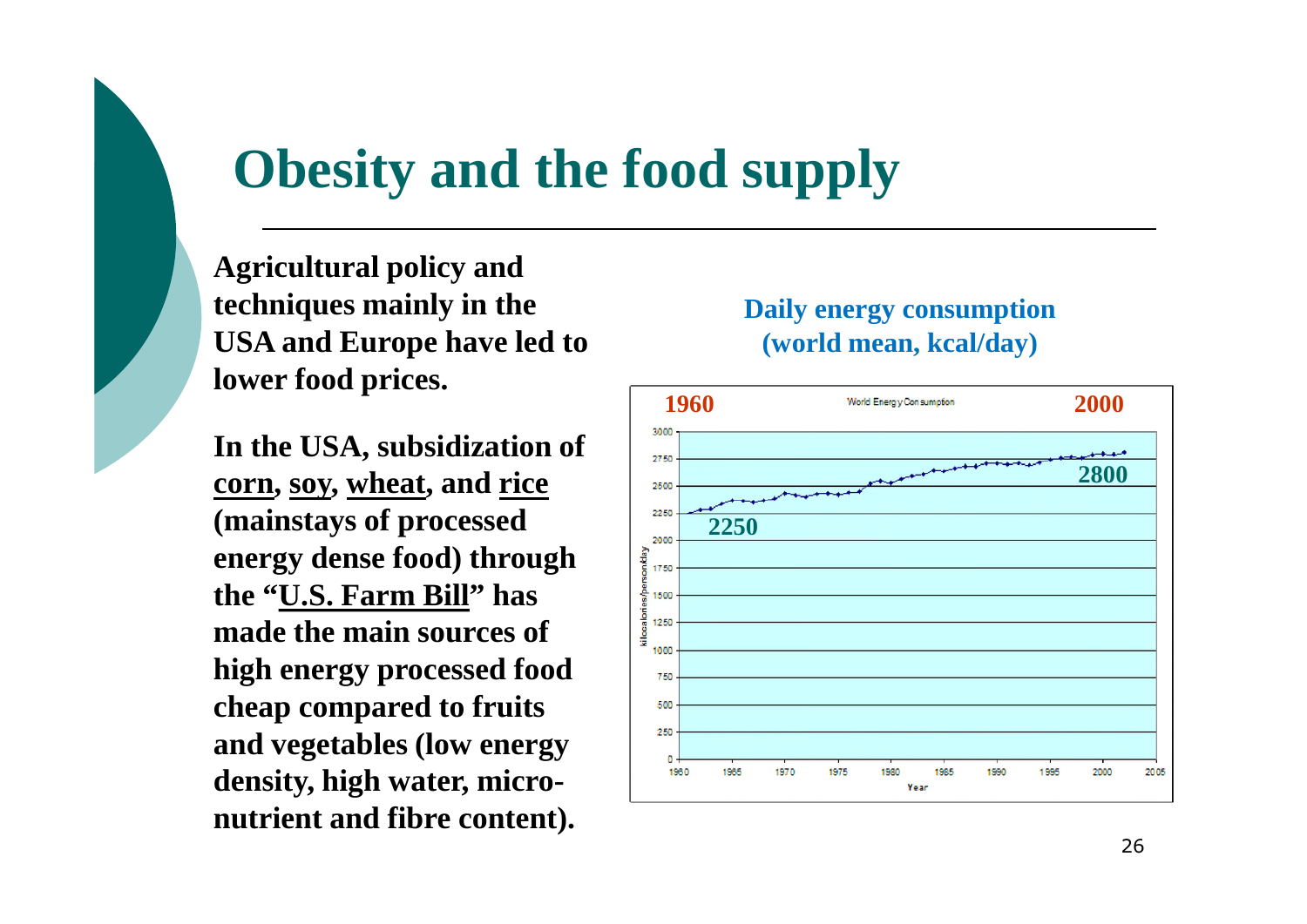**Eating behaviour and food energy density: a possible connection ?**

**"Passive Over-eating a possible explanation for the obesity epidemic"**

#### **Reference**

**Prentice, A. M., Diaz, E., Goldberg, G. R., Jebb, S. A., Coward, W. A., Whitehead, R. G.**

**Famine and Refeeding: adaptations in energy metabolism. Anderson, GH Kennedy, SH eds.** *The Biology of Feast and Famine: Relevance to Eating Disorders* **245–267. Academic Press San Diego, CA**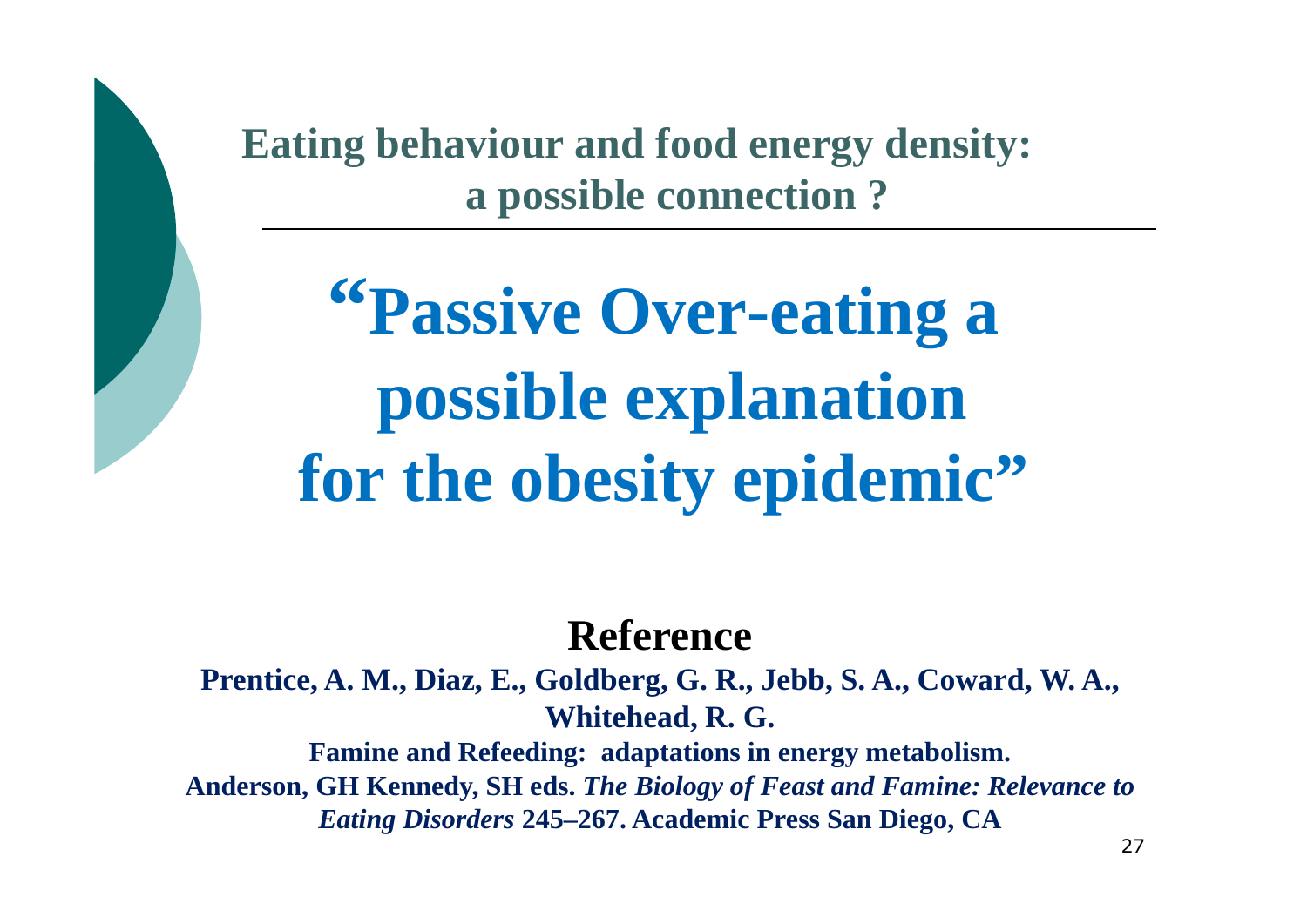### **Active Vs passive overeating**

#### **Active overeating can be induced by a number of conditions:**

- **A cognate drive to consume above one's natural appetite (driven by either internal or external cues),**
- **A constitutional defect in appetite regulation (as occurs in many of the rare monogenic forms of human obesity),**
- **An inappropriate psychological response to stress,**
- **A physical or pharmacological disruption of the hypothalamic satiety center.**

#### **Passive overeating is a separate phenomenon, reliant on two scenarios which usually overlap:**

- **Consumption of amounts of food that would be appropriate against a background of normal physical activity.**
- **Consumption of foods that are processed and contain minimal water/fibre but high levels of macronutrients (ie energy dense).**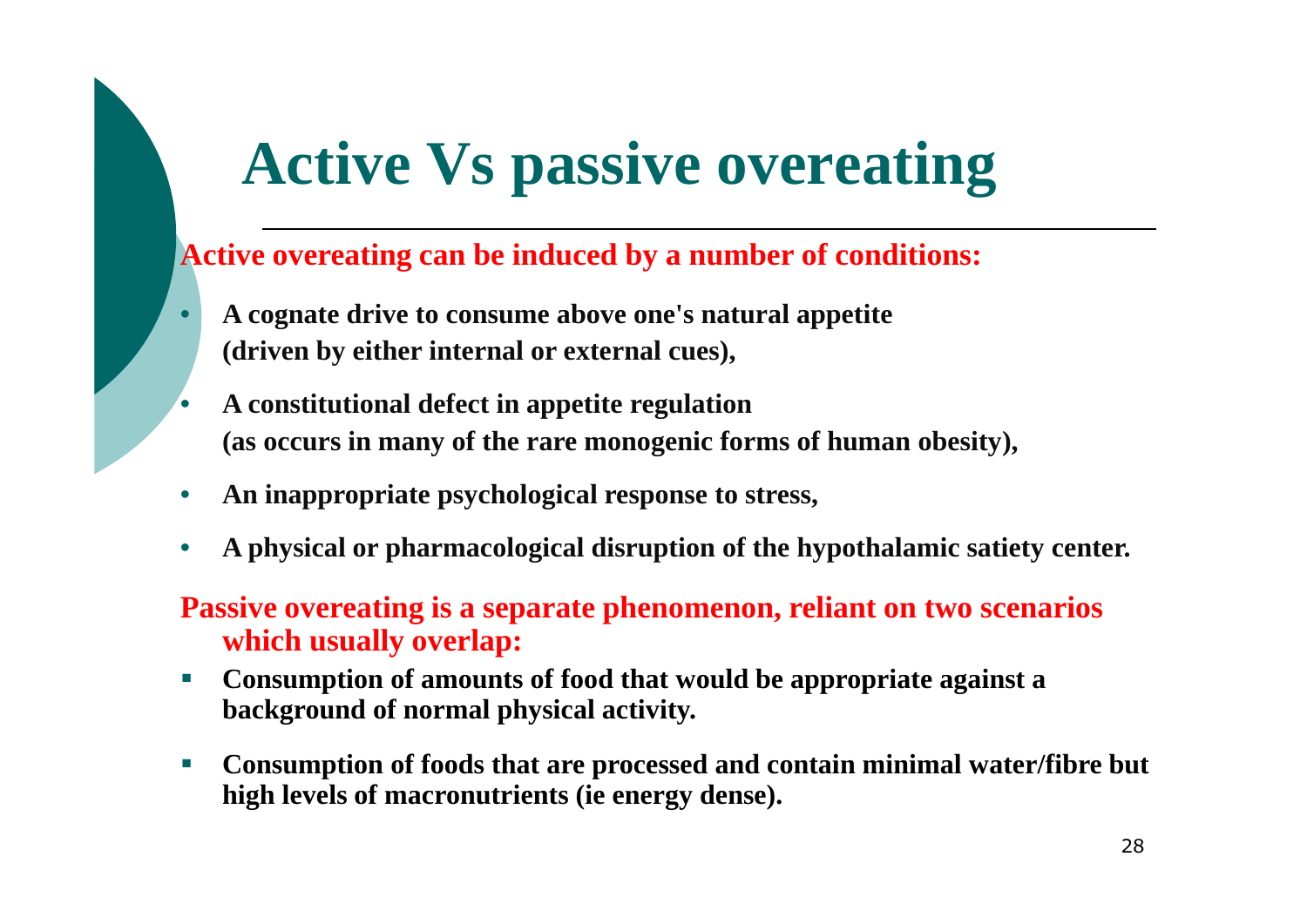## **Altered energy density of foods**

- **Weight (fat) gain is a matter of energy imbalance (input versus output)**
- **In modern society reduced physical activity is common and impacts on weight gain through altering the balance in favour of input**
- **However excess energy intake alters the balance more significantly because the energy density of food has increased more than exercise has decreased**

**eg The energy content of a "Mars bar" is equivalent to several kilograms of wild plant foods or a very large piece of lean game meat and would require almost 1 hour of moderate - high level aerobic exercise to "burn".**



**In 100g of mars bar:**  $\text{Fat} = 17g$  $\text{Carb} = 70g$ **Energy = 1910 kJ**



**In 100g of vegetables:**  $Water = 94g$ Fibre  $= 4g$  $\mathbf{Fat} = 0.5g$  $\text{Carb} = 12$ **Energy**  $= 20 kJ$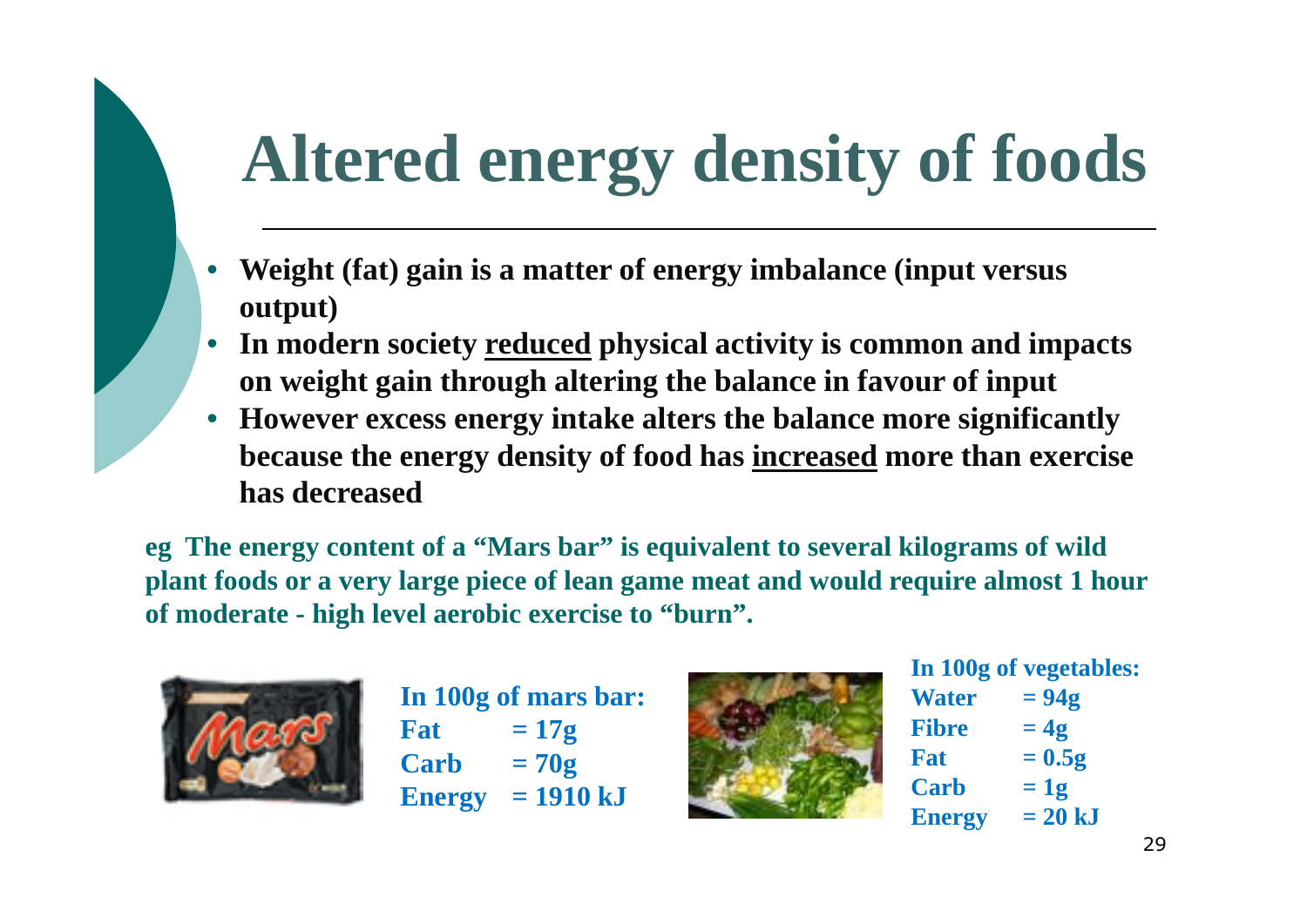#### **Further examples of passive overeating …**





**Fruits ~ 150 kj/100g (> 90% water)**

**Lean meat ~ 450 kj/100g (~2-5 % fat)**



**Deep fried Mars bar ~ 2100 kj/100g**



**Sausage roll ~ 1600 kj/100g**



**Fish ~ 640 kj/100g (2-10% fat, much as omega-3)**



**Apple pie ~ 1400 kj/100g**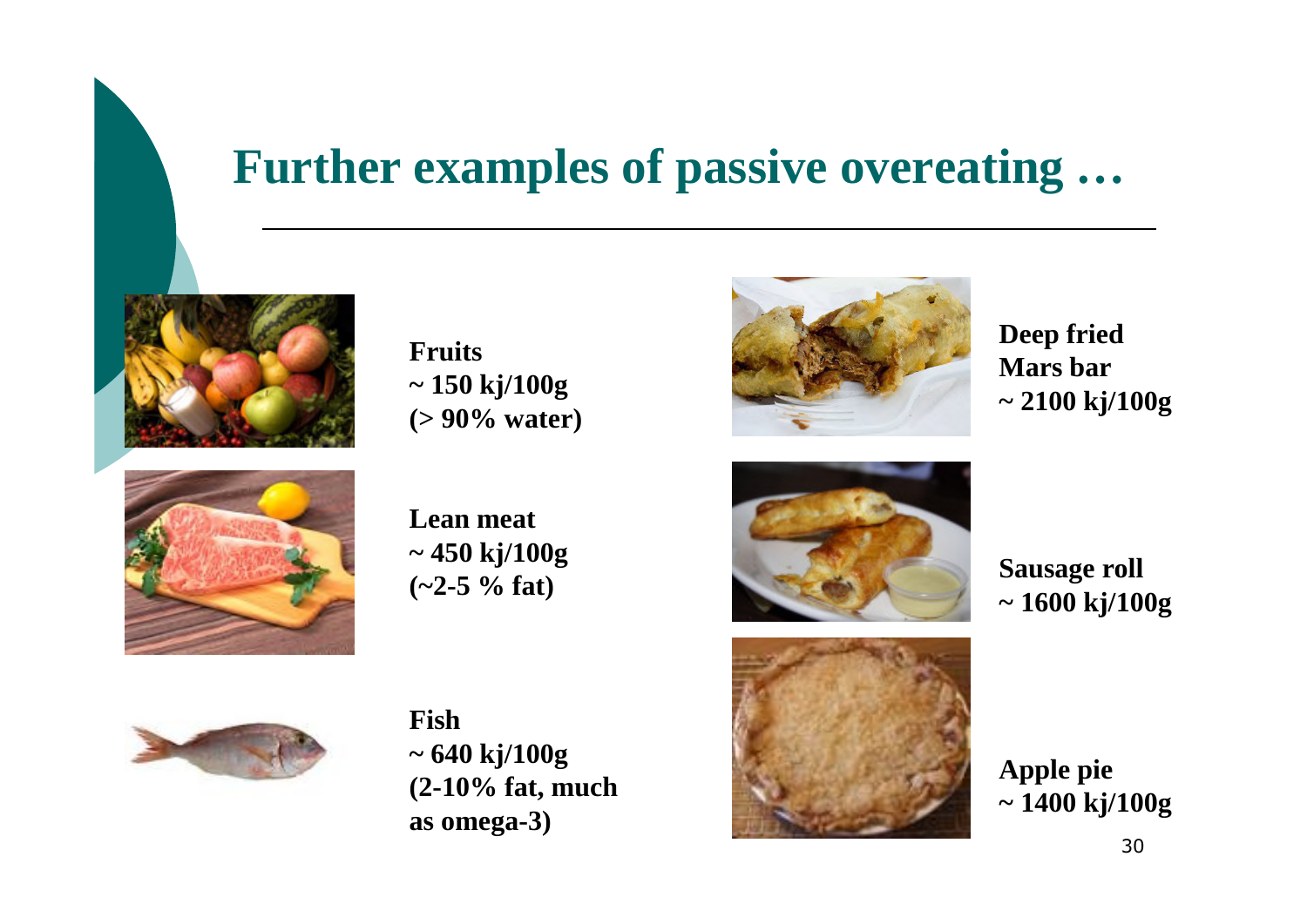## **1. The Glycaemic Load**

- **Modern refined grain and sugar products have high GI & GL compared with wild carbohydrate containing foods**
- **High GL diets are linked with metabolic changes that promote insulin resistance**
- **Diseases of insulin resistance are frequently referred to as "diseases of civilization" and include:**
- **obesity, CHD, type 2 diabetes, hypertension, and dyslipidemia**

**and may also include:**

• **myopia, acne, gout, PCOS, breast, colon, and prostate cancers**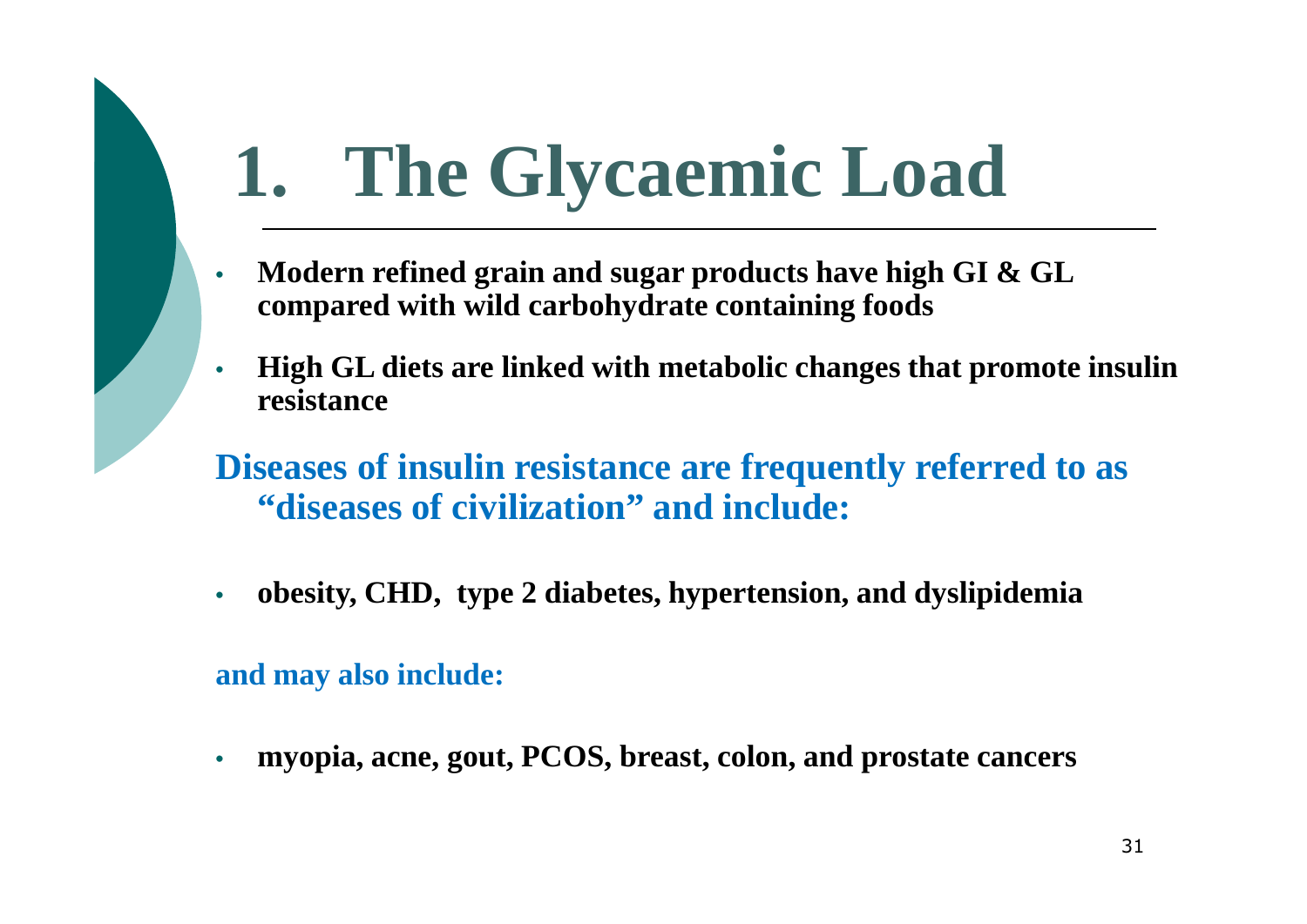### **Glycaemic indices (GI) and glycaemic loads (GL) of various food groups.**

| Food                  | <b>GI</b> | <b>GL</b> | Food                 | <b>GI</b> | GL   |
|-----------------------|-----------|-----------|----------------------|-----------|------|
| <b>Grain Products</b> |           |           | <b>Vegetables</b>    |           |      |
| <b>Rice cereal</b>    | 88        | 77.3      | <b>Baked Potato</b>  | 85        | 21.4 |
| <b>Cornflakes</b>     | 84        | 72.7      | <b>Sweet potato</b>  | 54        | 13.1 |
| <b>Rice cakes</b>     | 82        | 66.9      | Yam                  | 51        | 11.5 |
| Rye crisp bread       | 65        | 53.4      | <b>Carrots</b>       | 71        | 7.2  |
| Corn chips            | 73        | 46.3      | <b>Fruits</b>        |           |      |
| <b>White bread</b>    | 70        | 34.7      | <b>Banana</b>        | 53        | 12.1 |
| All bran cereal       | 42        | 32.5      | Apple                | 39        | 6.0  |
| Whole wheat bread 69  |           | 31.8      | Orange               | 43        | 5.1  |
| <b>Dairy foods</b>    |           |           | <b>Sugar, sweets</b> |           |      |
| <b>Ice cream</b>      | 61        | 14.4      | <b>Jelly beans</b>   | 80        | 74.5 |
| <b>Whole Milk</b>     | 27        | 1.3       | Mars bar             | 68        | 42.2 |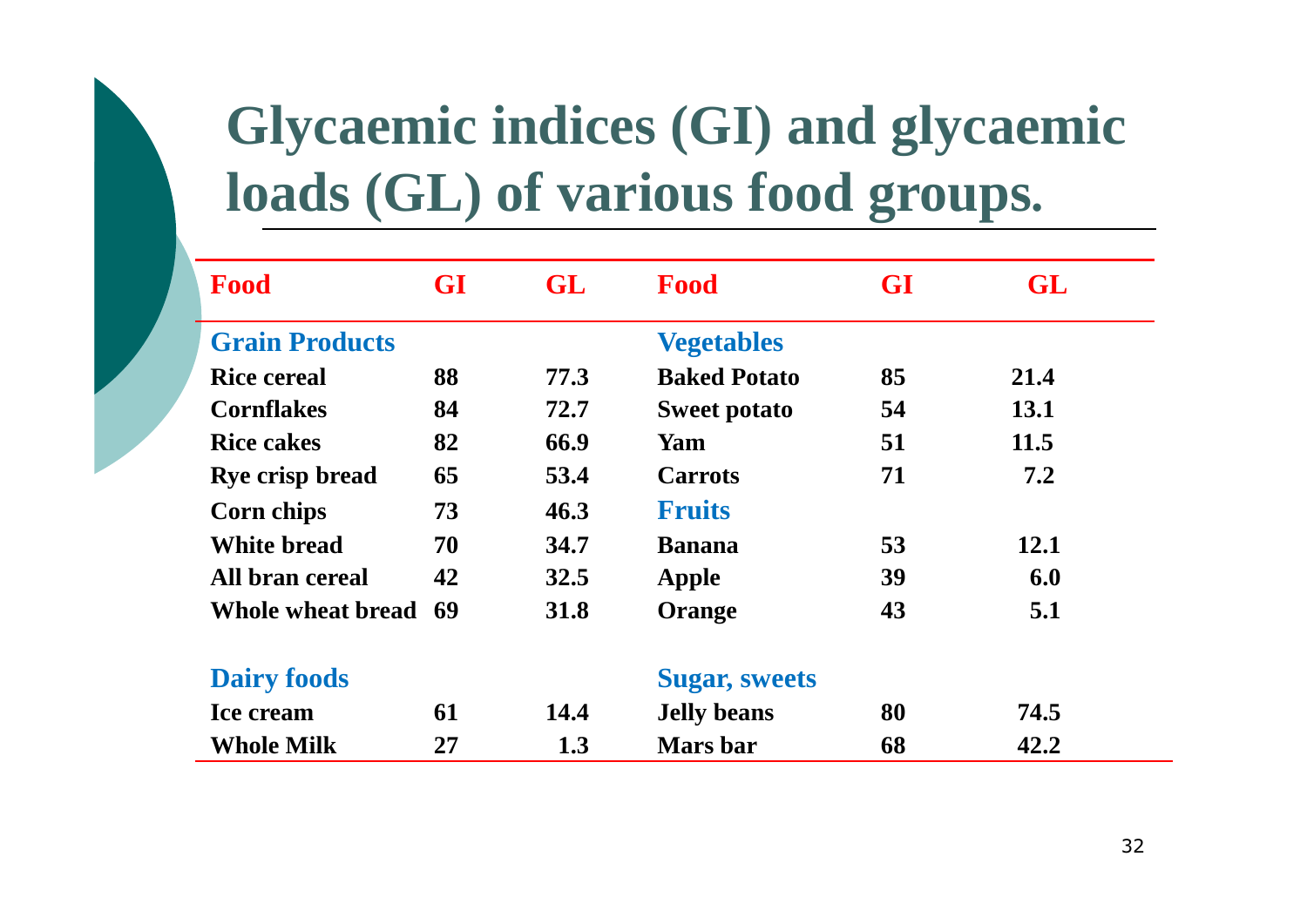### **Glycaemic index and glycaemic load**

- **At least 39 % of the total energy in the typical Western diet is supplied by foods that may promote the four proximate causes of insulin resistance , chronic and substantial elevations in:**
	- **plasma glucose,**
	- **insulin,**
	- **very low density lipoproteins (VLDL) and**
	- **free fatty acid concentrations**
- **These high GL foods were rarely or never consumed by average citizens as recently as 200 years ago.**
- **Diseases of insulin resistance are rare or absent in hunter-gatherer and other less westernized societies living and eating in their traditional manner**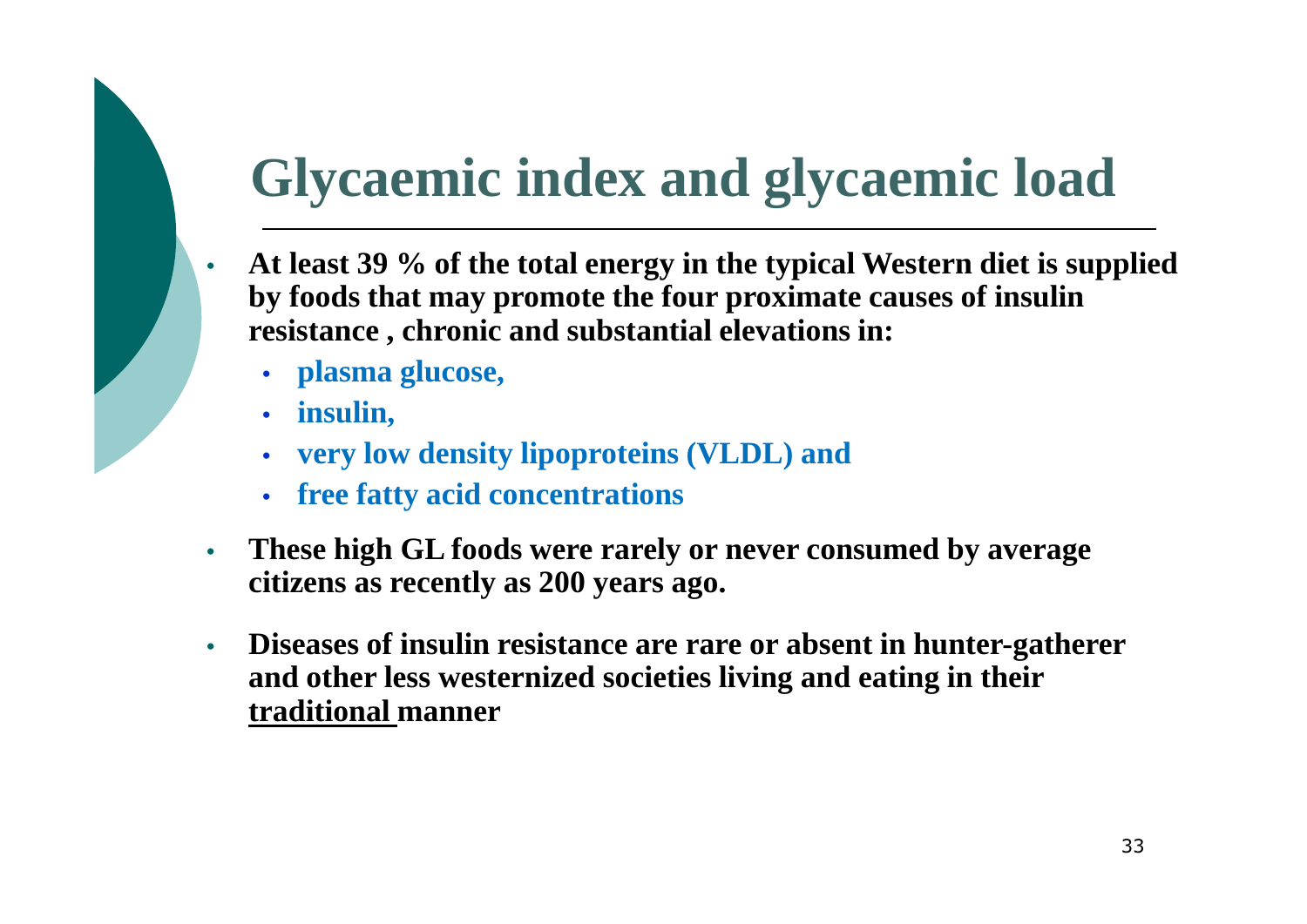### **Glycaemic index and glycaemic load**

• **Overconsumption of diets with a high overall glycaemic load adds to the risk of raised plasma triglycerides. There is also an interaction with obesity such that the effect of glycaemic load is much stronger in overweight women who are already prone to insulin resistance**

**Liu, S., Manson, J. E., Stampfer, M. J., et al. (2001) Dietary glycemic load assessed by foodfrequency questionnaire in relation to plasma high-density-lipoprotein cholesterol and fasting plasma triacylglycerols in postmenopausal women.** *Am J Clin Nutr* **73: 560–566**

- **A series of other studies have shown adverse effects of high glycaemic load in relation to CVD and type 2 diabetes:**
- **Liu, S., Willett, W. C., Stampfer, M. J., et al. (2000) A prospective study of dietary glycemic load, carbohydrate intake, and risk of coronary heart disease in US women.** *Am J Clin Nutr* **71: 1455–1461.**
- **Salmeron, J., Ascherio, A., Rimm, E. B., et al. (1997) Dietary fiber, glycemic load, and risk of NIDDM in men.** *Diabetes Care* **20: 545–550.**

**Salmeron, J., Manson, J. E., Stampfer, M. J., Colditz, G. A., Wing, A. L., Willett, W. C. (1997) Dietary fiber, glycemic load, and risk of non-insulin-dependent diabetes mellitus in women.** *J Am Med Assoc* **12;277: 472–7.**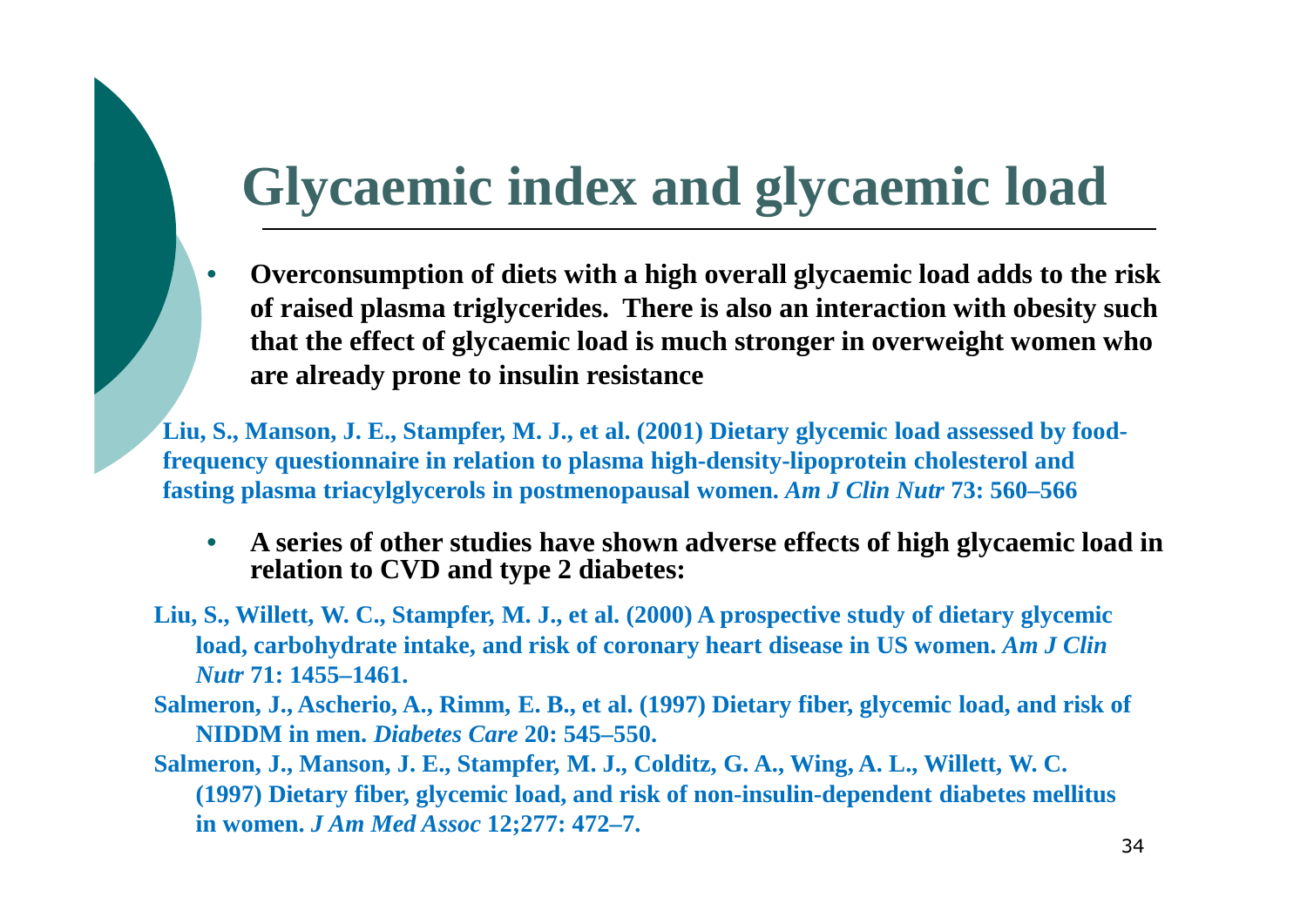## **2. The Fatty Acid Balance**

- **Wild game meat is low in total fat (little storage fat), relatively rich in long chain PUFA (structural), particularly omega-3 fatty acids**
	- **Mean fat level in 11 wild ungulates 3.6%**
	- **Compare with US grain fed beef 33-40% fat (Speth 1983, J Anthrop Arch)**
- **Current Western diet high in total fat, sat fat (fast foods), n-6 PUFA (high cereal and seed oil intake) and trans fats (partially hydrogenated vegetable oils), low in n-3 PUFA**

**(Crawford et al. 1986, Prog Lipid Res)**

• **n-6/n-3 intake ratio has increased significantly from Paleolithic times**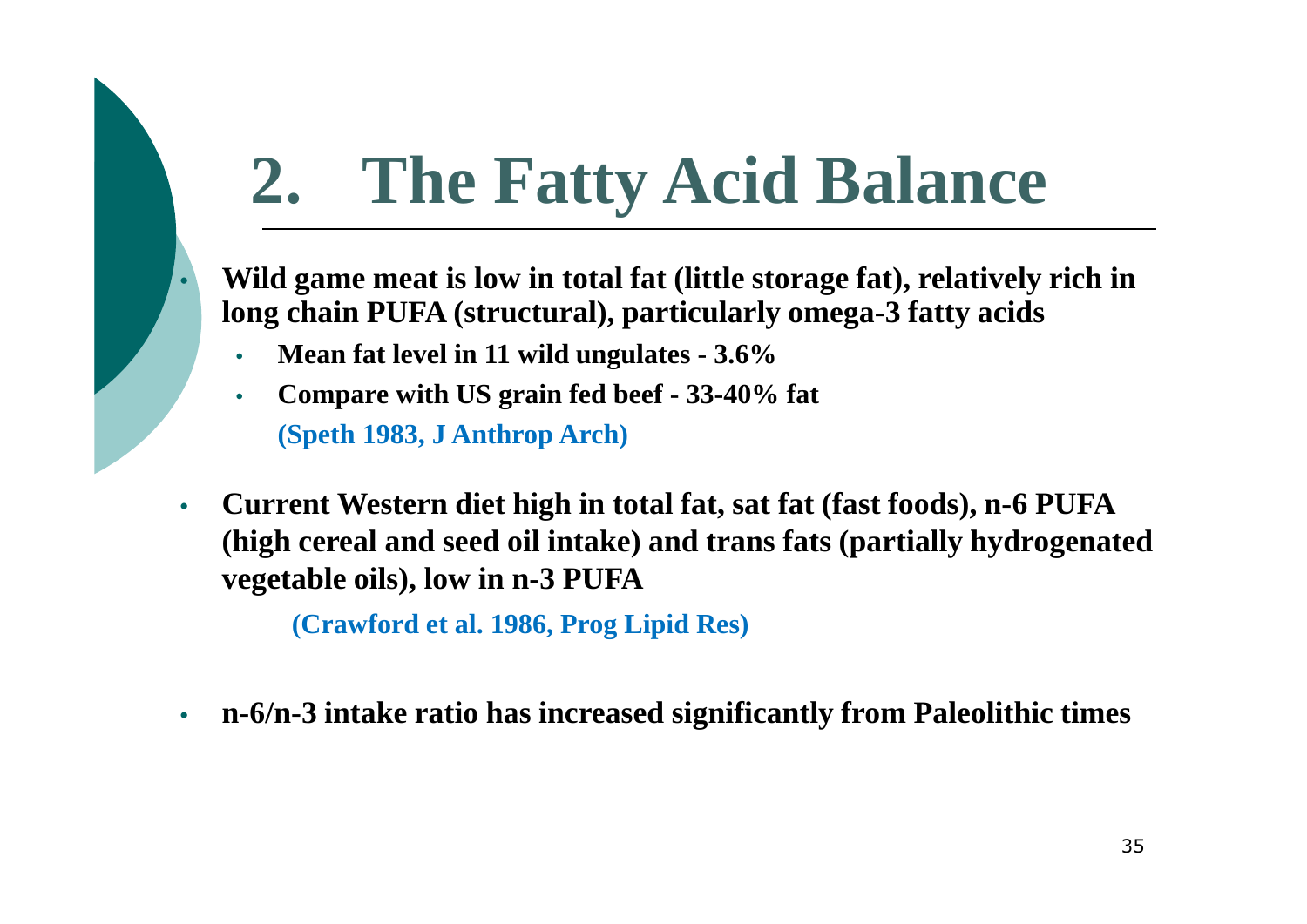## **Fats in the Diet**

- **Current Western diet is high in total fat, saturated fat, and low in omega-3 fats (Crawford et al. 1986, Prog Lipid Res)**
- **Omega-6/omega-3 intake increased from HG profile**
- **Margarines, cooking oils high in omega-6 fats**
- **Aquatic and wild game meats high in omega-3 fats**
- **Domesticated meats can be high fat and saturated fat or lean and have moderate levels of omega-3 fatty acids if pasture fed (Mann (2005), Lipid Technology 17(4): 79-83)**
- **Fast foods tend to be high in total fat and saturated fats**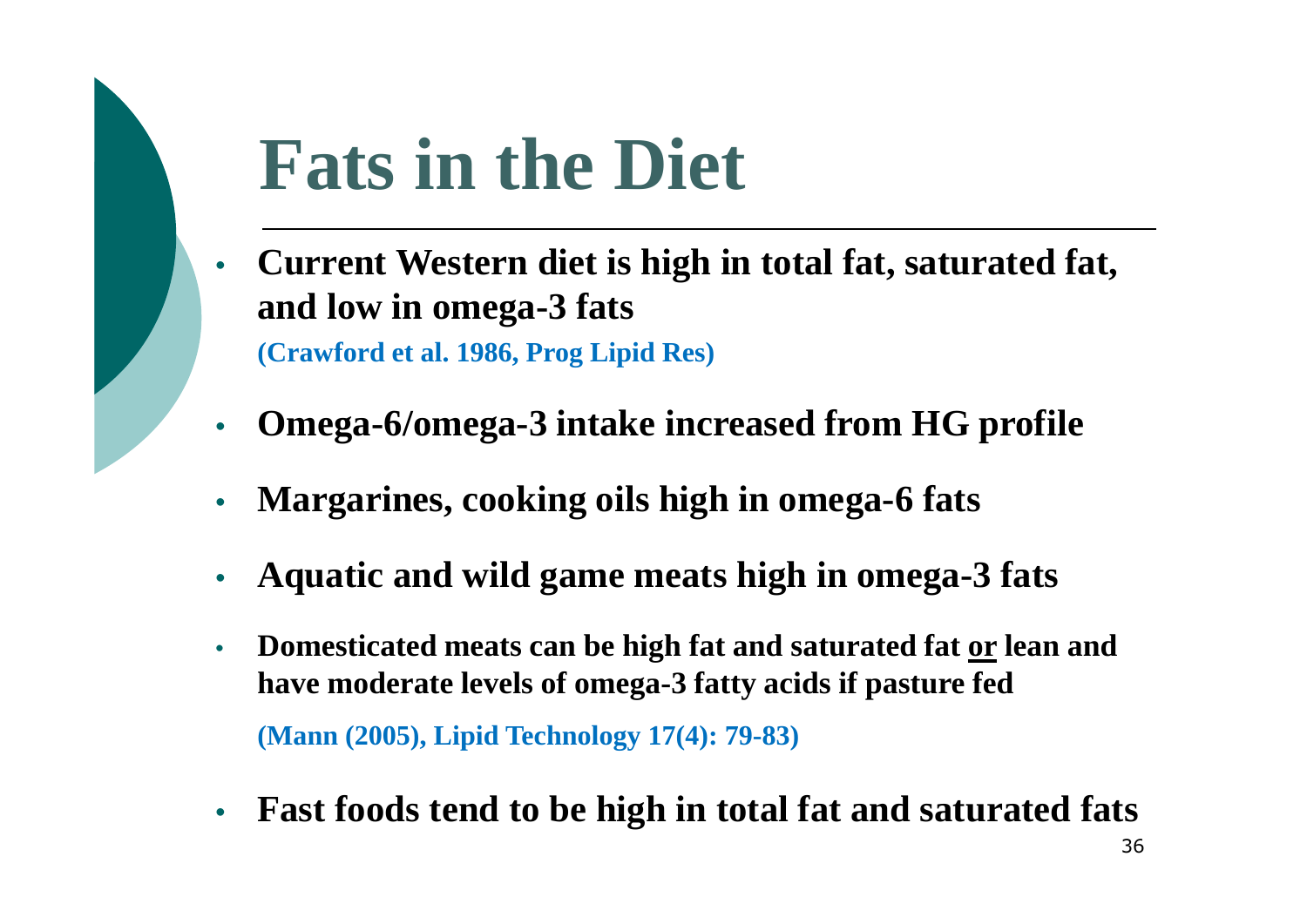### **Animal sources of fatty acids in the diet**

| <b>Food</b>     | Fat<br>g/100g | <b>Sat</b><br>$\frac{1}{2}$ | <b>MUFA</b><br>$\frac{1}{2}$ | <b>PUFA</b><br>$\frac{1}{2}$ | AA         | <b>LC n-3PUFA</b><br>mg/100g |
|-----------------|---------------|-----------------------------|------------------------------|------------------------------|------------|------------------------------|
| <b>Beef</b>     | 2.7           | 46                          | 43                           | 11                           | 32         | 60                           |
| Lamb            | 4.1           | 44                          | 45                           | 11                           | 45         | 108                          |
| <b>Pork</b>     | 2.0           | 37                          | 37                           | 26                           | 56         | 35                           |
| <b>Chicken</b>  | 2.3           | 33                          | 41                           | 26                           | 43         | 40                           |
| <b>Kangaroo</b> | 1.9           | 32                          | 37                           | 31                           | 62         | 98                           |
| <b>Salmon</b>   | 9.8           | 24                          | 37                           | 39                           | <b>100</b> | 2500                         |
| <b>Liver</b>    | 6.2           | 42                          | 21                           | 37                           | 294        | 610                          |
| <b>Egg</b>      | 32.0          | 34                          | 50                           | 16                           | 390        | 381                          |

**Mann et al. (1995).** *J Nutr***; Vol 125: 2528-2535**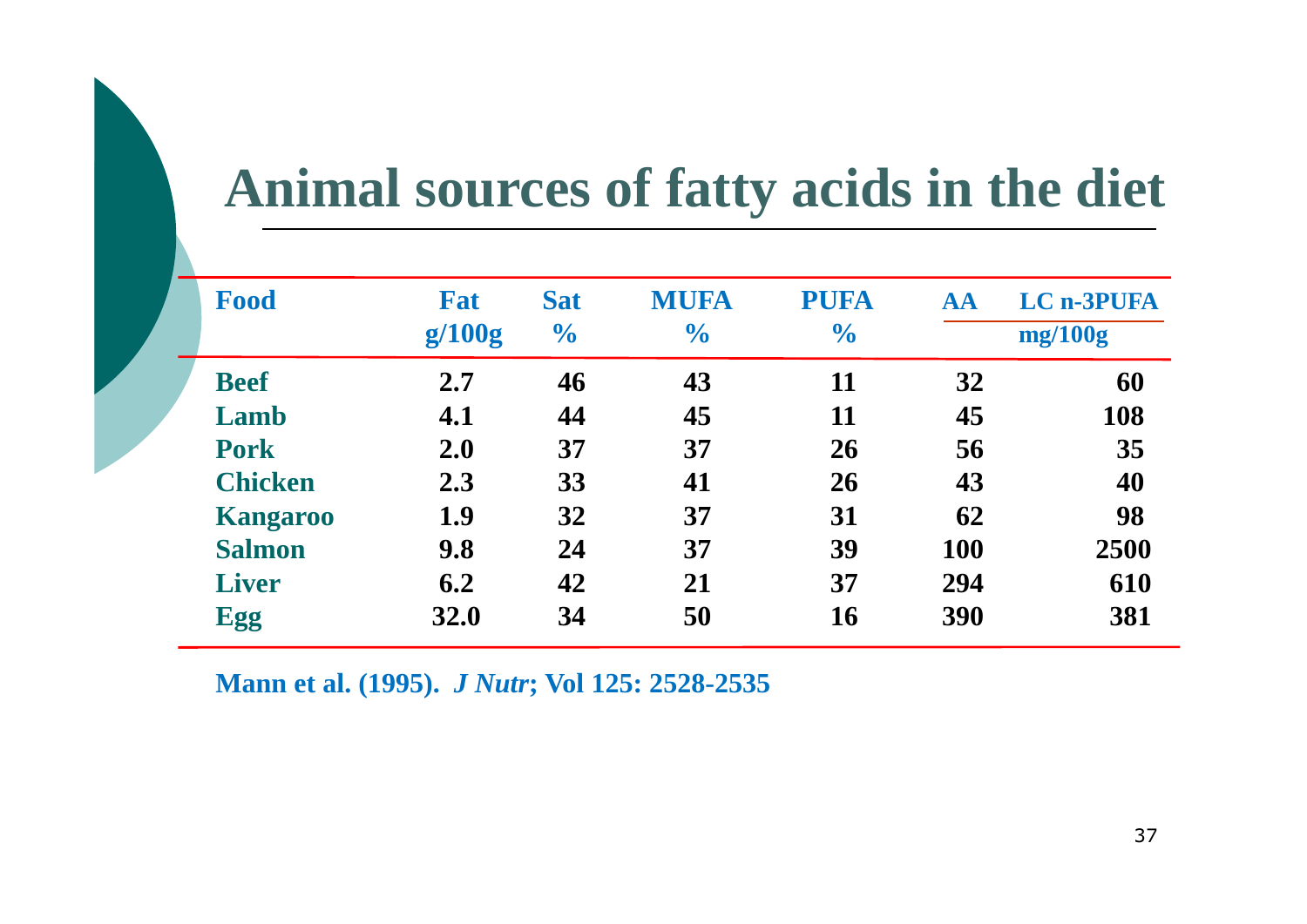## **The Fatty Acid Balance (contd)**

|                 | $18:2 n-6$ | $n - 6/n - 3$ | $AA/LC$ n-3 |
|-----------------|------------|---------------|-------------|
| Western diet    | $12.3$ g/d | <b>12:1</b>   | $3.3:1*$    |
| Hunter-gatherer | $3.3$ g/d  | 2.4:1         | 1:1         |

**(Sinclair & O'Dea 1990, Fats in Human Diets Through History) \*(Eaton, Eaton, Cordain, Sinclair & Mann 1998, World Rev Nutr Diet)**

**The increased intake of:** 

**total fat, saturated fat, trans fat and n-6 : n-3 ratio have been associated with:** 

> **obesity, atherosclerosis, dyslipidaemia, thrombosis, CVD, inflammatory conditions and cancers**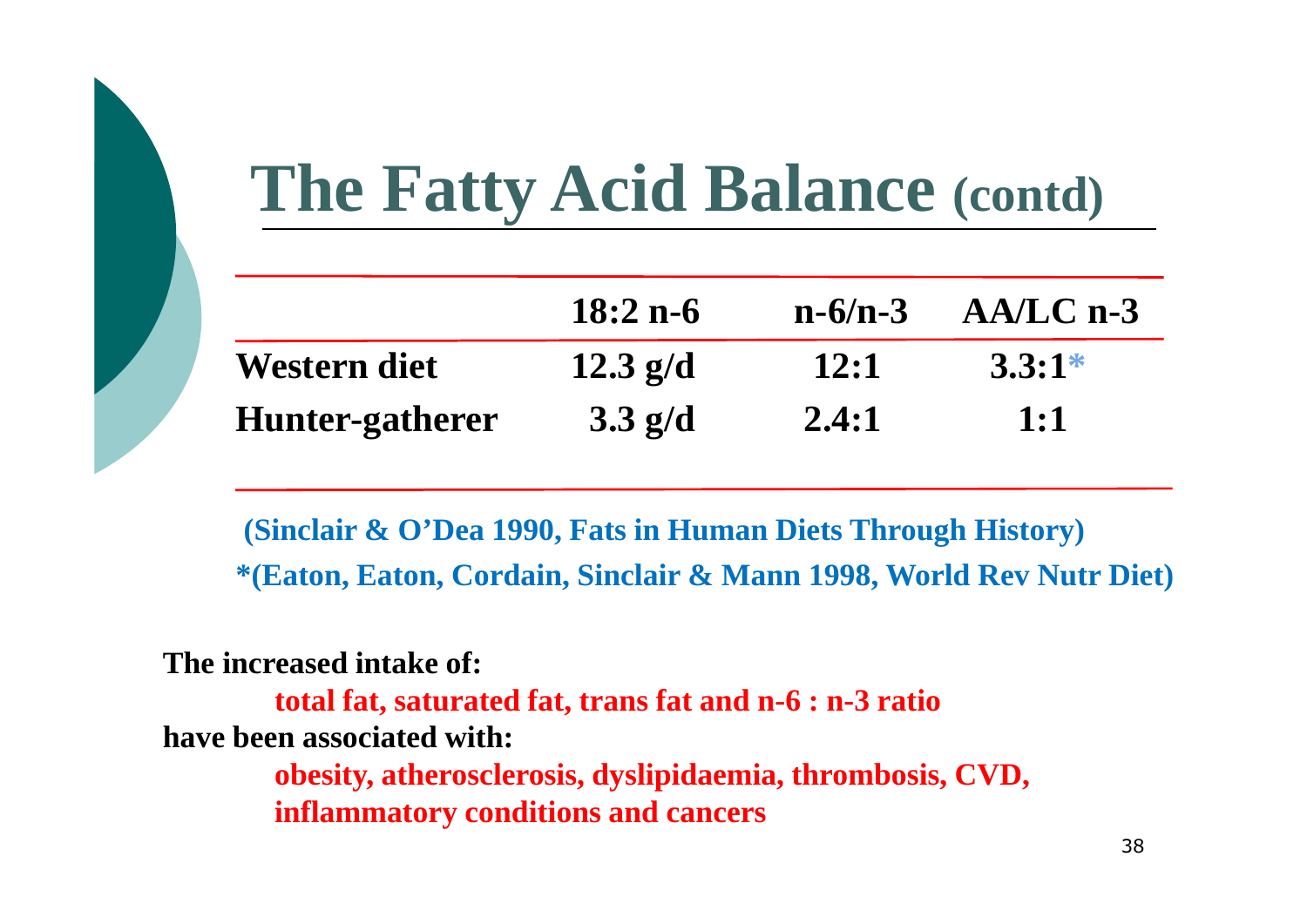## **3. The Macronutrient Balance**

**Predicted macronutrient intake balance from Paleolithic dietary modeling and contemporary hunter-gather food intake data from the "Ethnographic Atlas" compared with current USA and Australian trends:**

|                |             | USA        | <b>Australia</b> |
|----------------|-------------|------------|------------------|
| <b>Protein</b> | $19 - 35\%$ | $(15.5\%)$ | $(17.0\%)$       |
| Carbohydrate   | $22 - 40\%$ | $(49.0\%)$ | $(45.1\%)$       |
| Fat            | $28 - 47\%$ | $(34.0\%)$ | $(32.4\%)$       |

**Note: Intake of digestible carbohydrate was substantially lower due to lack of availability in wild plants compared with modern agricultural crops** 

**Recent isotopic data from Upper Paleolithic European skeletons support the notion that protein consumption may have been substantially higher than current values**

**(Richards, Hedges (2000), J Arch Sci, 27: 1-3)**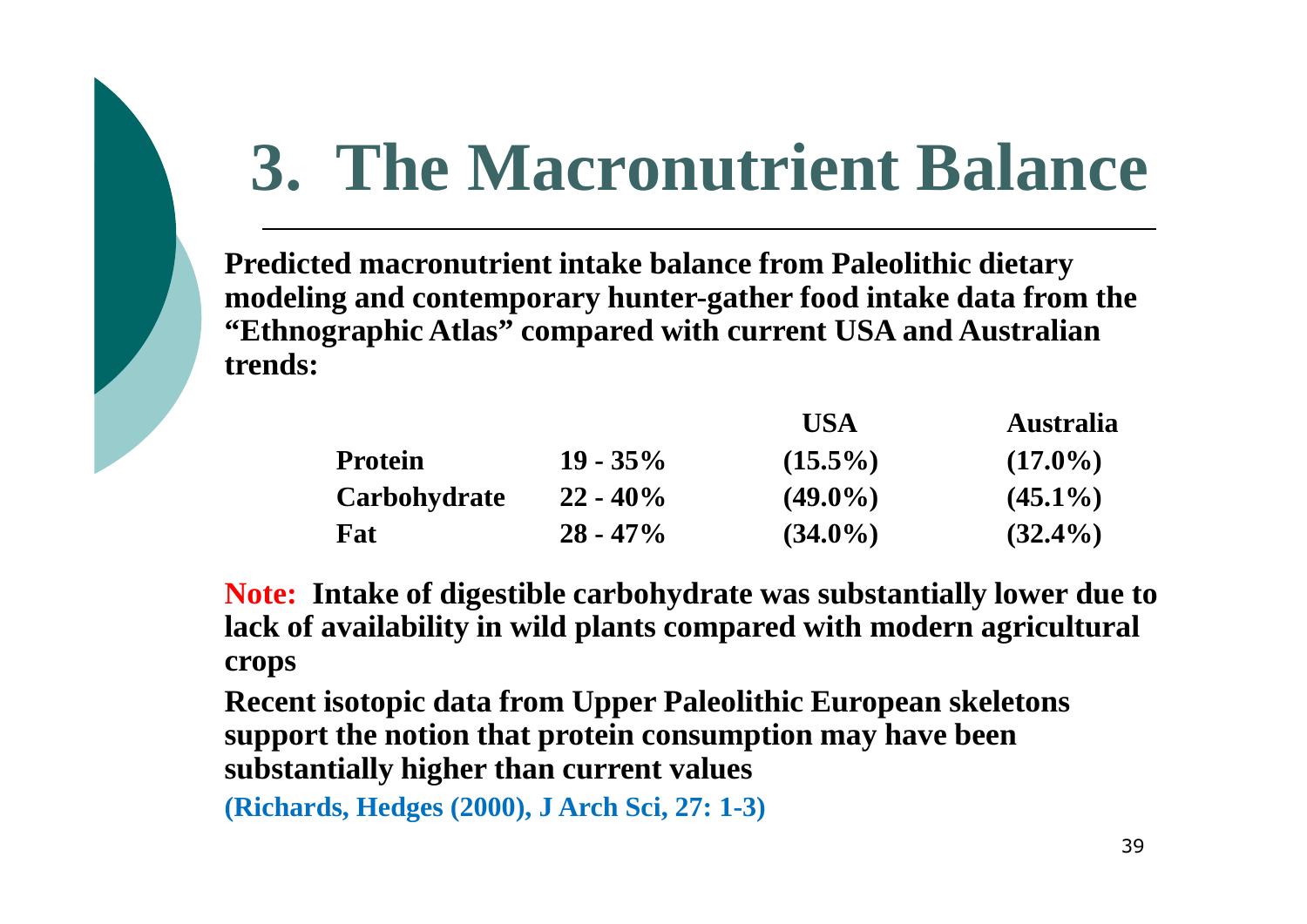*An increasing body of evidence also indicates that higher protein diets may :*

- **improve blood lipid profiles**
- **improve metabolic control in type 2 diabetes patients**
- **improve insulin sensitivity and prevent muscle loss in obese women compared with high carbohydrate diets**
- **be inversely related to CVD in women (cohort of 80,082)**
- **be associated with lower blood pressure**
- **be inversely related to stroke mortality**
- **be more effective than calorie restricted high carbohydrate diets in promoting weight loss**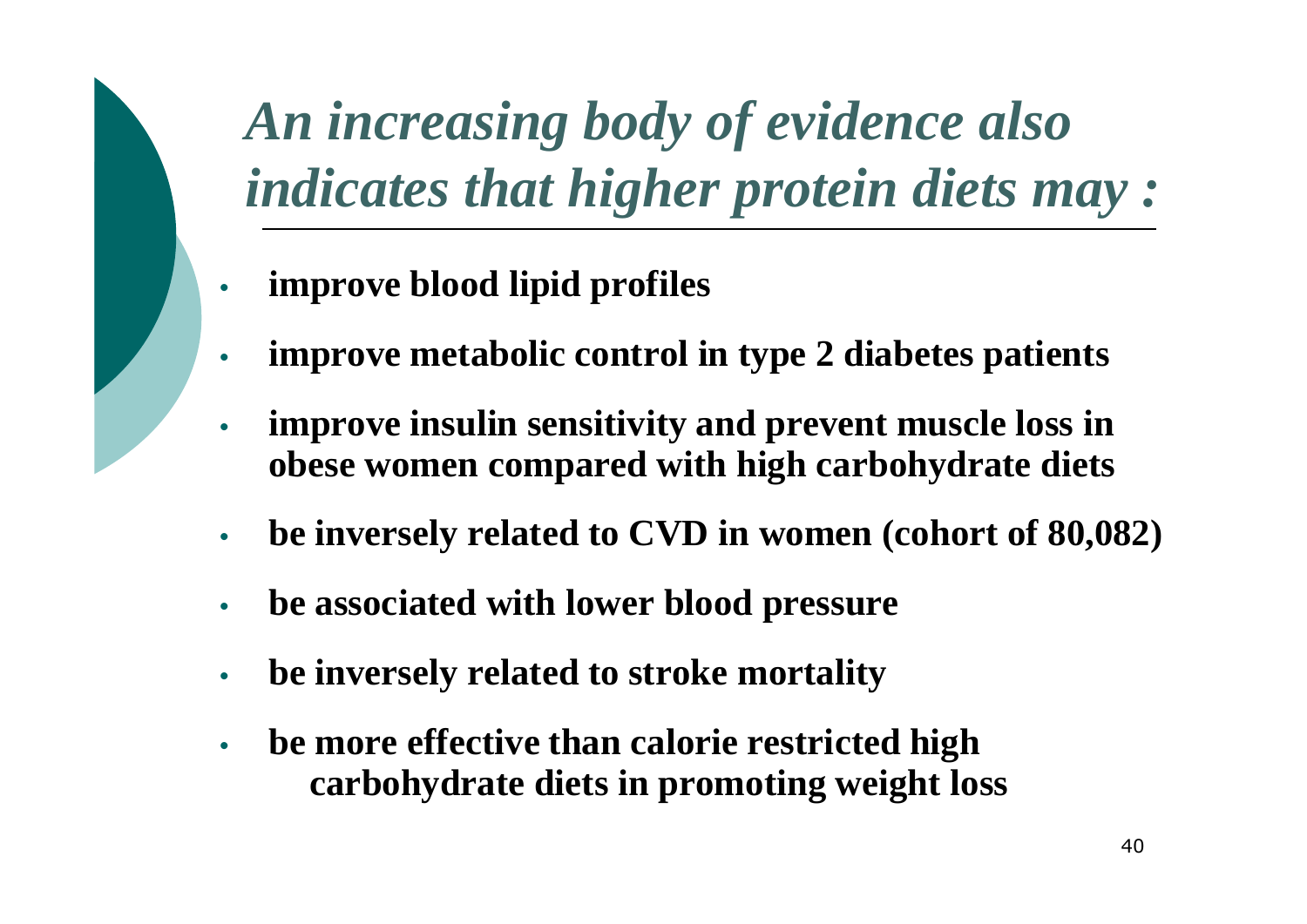## **4. The Trace Nutrient Density**

- **The range of food types consumed narrowed, with particular loss of many nutrient dense, wild plants from the diet**
- **The introduced cereal and milk products have lower nutrient density rankings than fruits, vegetables, lean meats and seafood**
- **The Neolithic introduction of cereal grains and dairy foods as staples in place of wild plant and animal foods caused the average trace nutrient content of the diet to decline**
- **This situation worsened as cereal milling techniques, developed in the Industrial era, allowed for the production of flour devoid of the more nutrient dense bran and germ**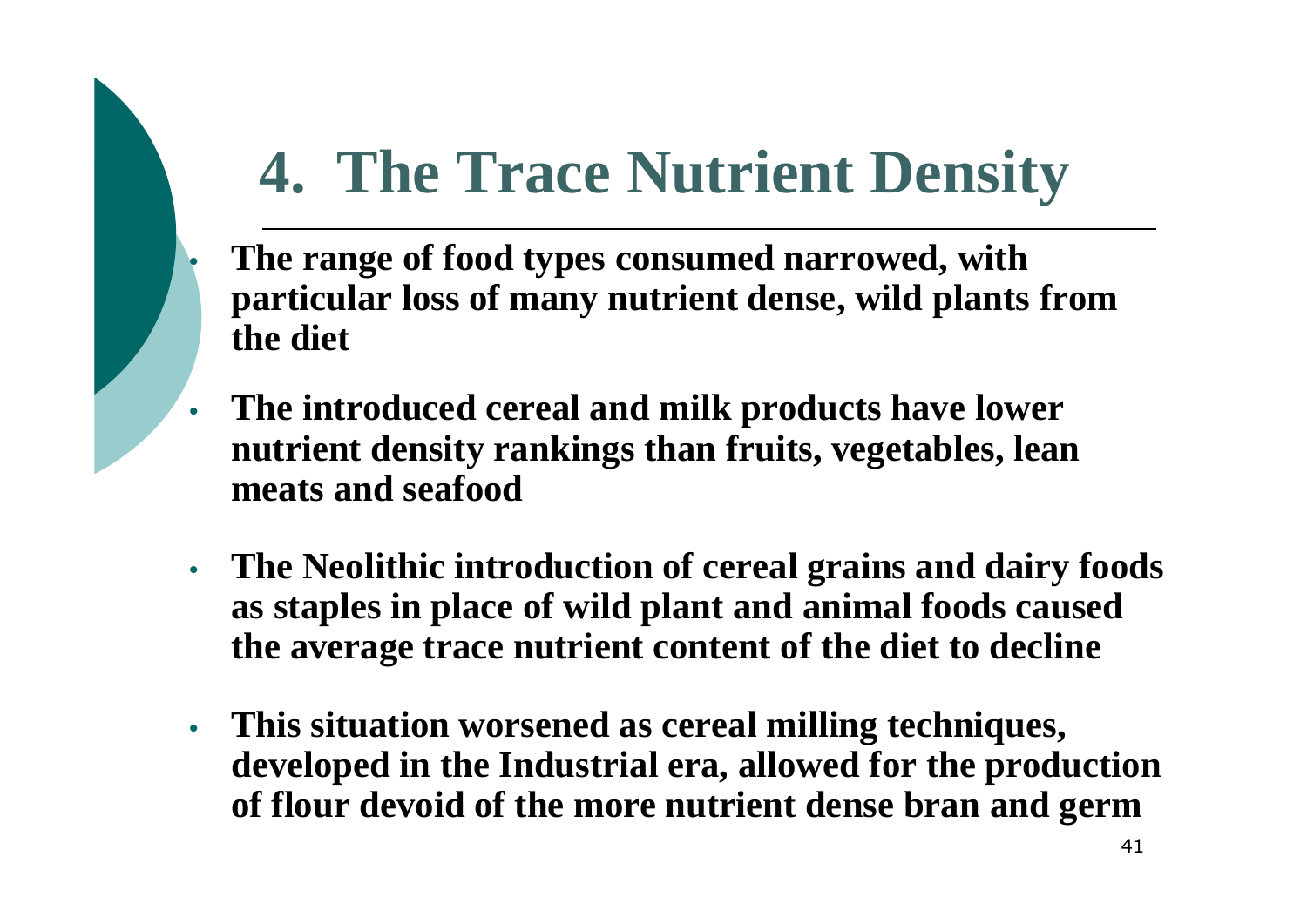#### **Nutrient density for various foods groups (mg/418 kJ samples, ignores bioavailability)**

|                       |                   |                   |                    |                    | <b>Sea</b>        | Lean              |                   |
|-----------------------|-------------------|-------------------|--------------------|--------------------|-------------------|-------------------|-------------------|
|                       | <b>Cereals</b>    | <b>Dairy</b>      | <b>Fruits</b>      | <b>Veg</b>         | <b>Food</b>       | <b>Meats</b>      | <b>Nuts/Seeds</b> |
| <b>Vitamin B12</b>    | 0.00 <sup>4</sup> | 0.58 <sup>5</sup> | 0.00 <sup>4</sup>  | 0.00 <sup>4</sup>  | $7.42^{7}$        | 0.63 <sup>6</sup> | 0.00 <sup>4</sup> |
| <b>Vitamin B3</b>     | 1.12 <sup>4</sup> | 0.14 <sup>1</sup> | 0.89 <sup>3</sup>  | $2.73^{5}$         | 3.196             | 4.737             | $0.35^2$          |
| Vitamin B2            | $0.05^2$          | $0.26^6$          | 0.09 <sup>3</sup>  | $0.33^{7}$         | 0.09 <sup>4</sup> | 0.14 <sup>5</sup> | 0.04 <sup>1</sup> |
| <b>Vitamin B1</b>     | 0.12 <sup>5</sup> | 0.06 <sup>1</sup> | 0.11 <sup>3</sup>  | $0.26^7$           | 0.08 <sup>2</sup> | 0.18 <sup>6</sup> | 0.12 <sup>4</sup> |
| <b>Folate</b>         | 10.3 <sup>4</sup> | 8.1 <sup>2</sup>  | 25.0 <sup>6</sup>  | 208.37             | 10.8 <sup>3</sup> | 3.8 <sup>1</sup>  | 11.0 <sup>5</sup> |
| Vitamin C             | $1.53^{3}$        | 74.25             | 221.3 <sup>7</sup> | $93.6^6$           | 1.9 <sup>4</sup>  | 0.1 <sup>1</sup>  | $0.4^2$           |
| <b>Iron</b>           | 0.90 <sup>4</sup> | 0.08 <sup>1</sup> | 0.69 <sup>2</sup>  | 2.597              | 2.07 <sup>6</sup> | 1.10 <sup>5</sup> | 0.86 <sup>3</sup> |
| <b>Magnesium</b>      | 32.6 <sup>4</sup> | $21.9^2$          | $24.6^3$           | 54.57              | 36.1 <sup>6</sup> | 18.0 <sup>1</sup> | 35.85             |
| <b>Calcium</b>        | $7.6^2$           | 194.37            | 43.0 <sup>4</sup>  | 116.8 <sup>6</sup> | 43.1 <sup>5</sup> | 6.1 <sup>1</sup>  | $17.5^3$          |
| <b>Zinc</b>           | 0.674             | 0.62 <sup>3</sup> | 0.25 <sup>1</sup>  | 1.04 <sup>5</sup>  | 7.6 <sup>7</sup>  | 1.96              | 0.6 <sup>2</sup>  |
| <b>Sum Rank Score</b> | 44                | 44                | 48                 | 81                 | 65                | 50                | 38                |

*Food group superscripts represent relative ranking (7 = highest, 1 = lowest).*

42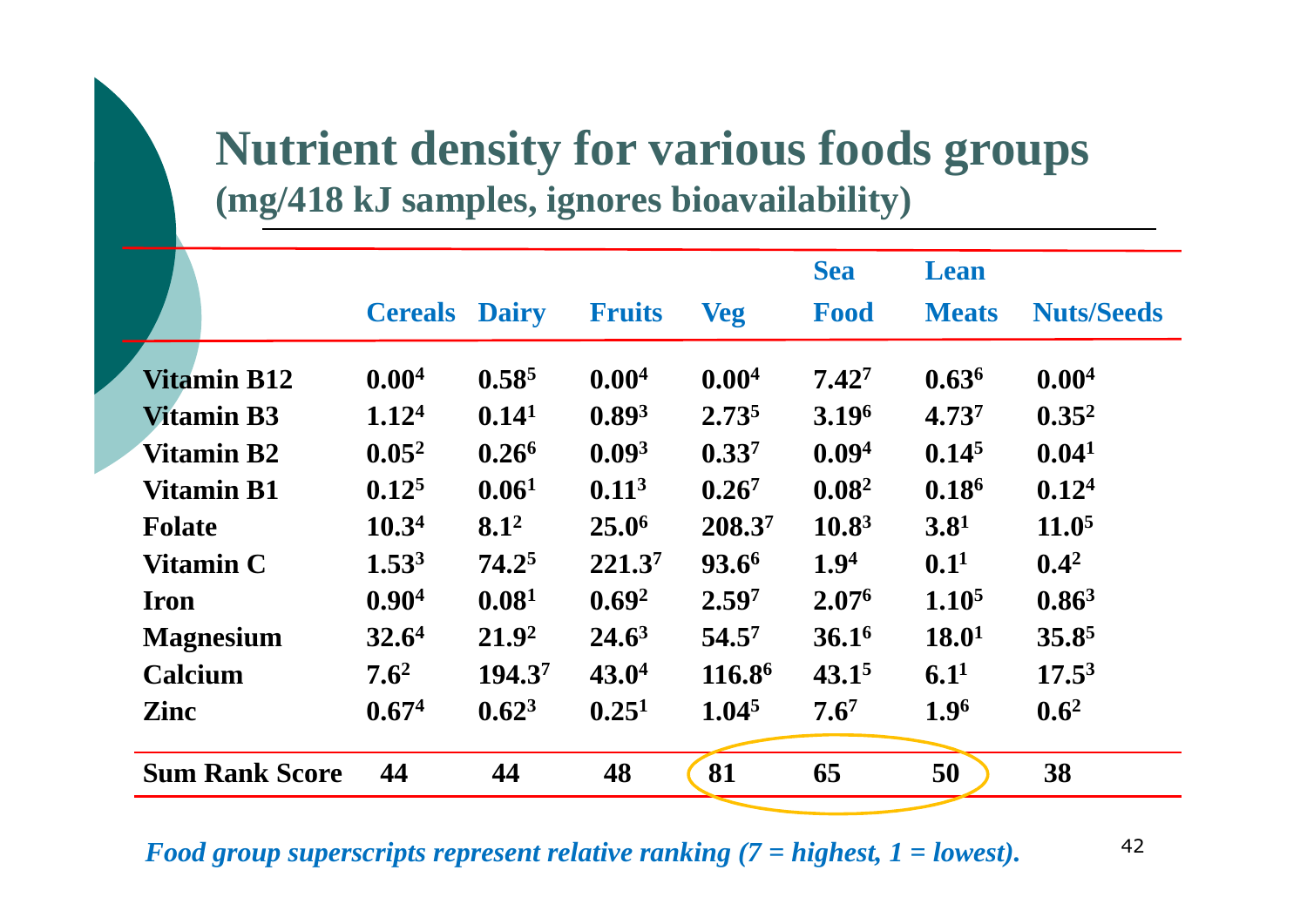### **Dietary Comparison: Then and Now**

| <b>Nutrient</b>      | <b>Paleolithic Modern</b> |     | <b>Nutrient</b>  | <b>Paleolithic Modern</b> |           |
|----------------------|---------------------------|-----|------------------|---------------------------|-----------|
| %Protein             | 37                        | 12  | $V$ it A (RE)    | 2870                      | 1300      |
| $\%$ Carb.           | 41                        | 48  | Vit E            | <b>32.8</b>               | 8.0       |
| $\%$ Fat             | 22                        | 40  | Minerals mg/d    |                           |           |
| P: S                 | 1.4                       | 0.4 | <b>Iron</b>      | 87                        | <b>10</b> |
| Fibre g/d            | 104                       | 15  | <b>Zinc</b>      | 43                        | <b>10</b> |
| <b>Vitamins mg/d</b> |                           |     | Calcium          | 1956                      | 750       |
| <b>Riboflavin</b>    | 6.5                       | 1.7 | Sodium           | 768                       | 4000      |
| <b>Thaimin</b>       | <b>3.9</b>                | 1.4 | <b>Potassium</b> | 10500                     | 2500      |
| <b>Folate</b>        | 0.4                       | 0.2 |                  |                           |           |
|                      |                           |     |                  |                           |           |

**(Eaton & Konner 1997, Eur J Clin Nutr)**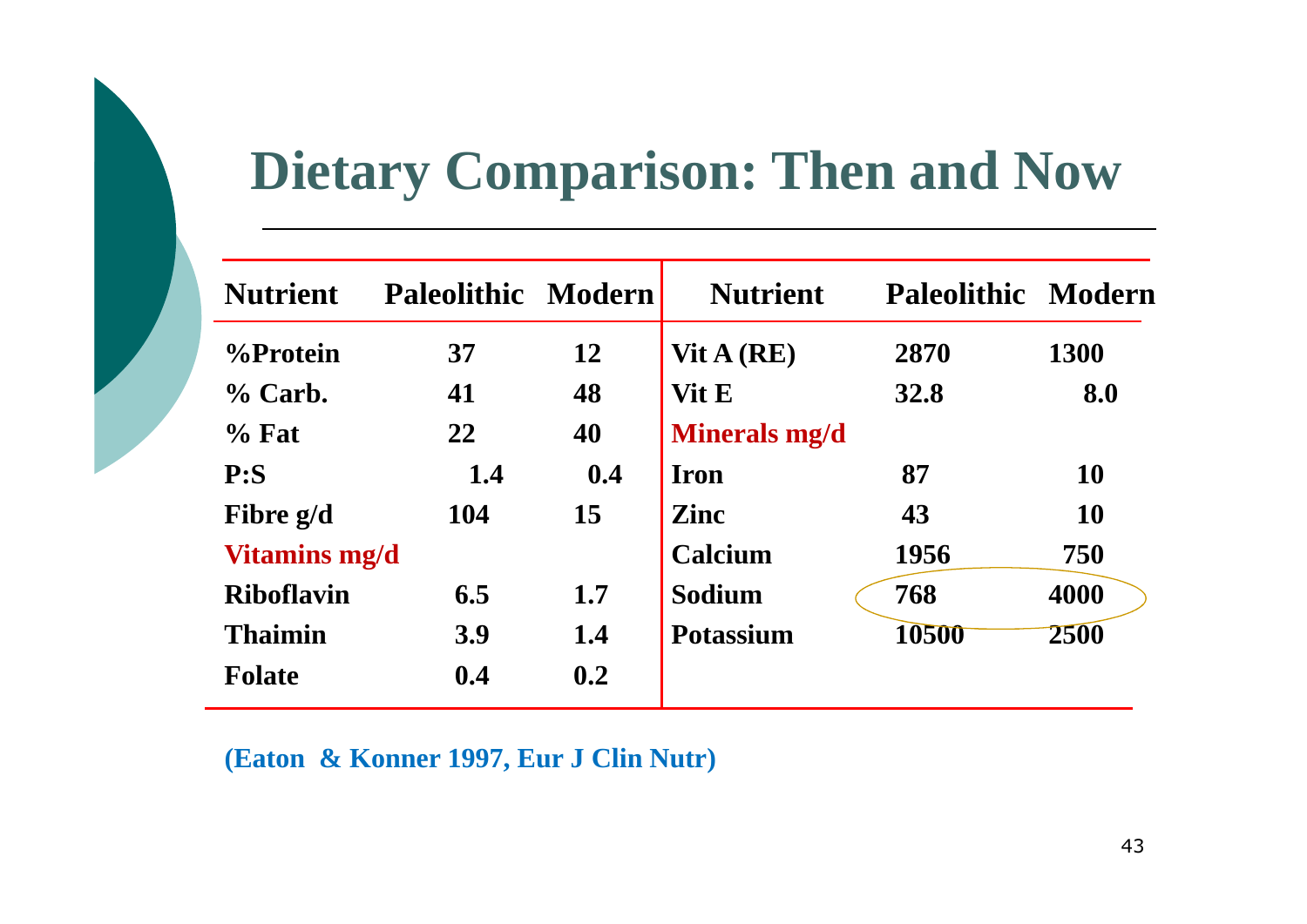### **5. Acid/Base Balance**

- **After digestion, absorption and metabolism, nearly all foods release either acid or base into the circulation**
- **The typical western diet yields a net acid load estimated to be approx + 50 meq/day**
- **Adults consuming the standard western type diet sustain a chronic, low-grade pathogenic metabolic acidosis**
- **Cereals and energy dense nutrient poor foods introduced during the Neolithic and Industrial eras are acid forming and displaced base yielding fruits and vegetables**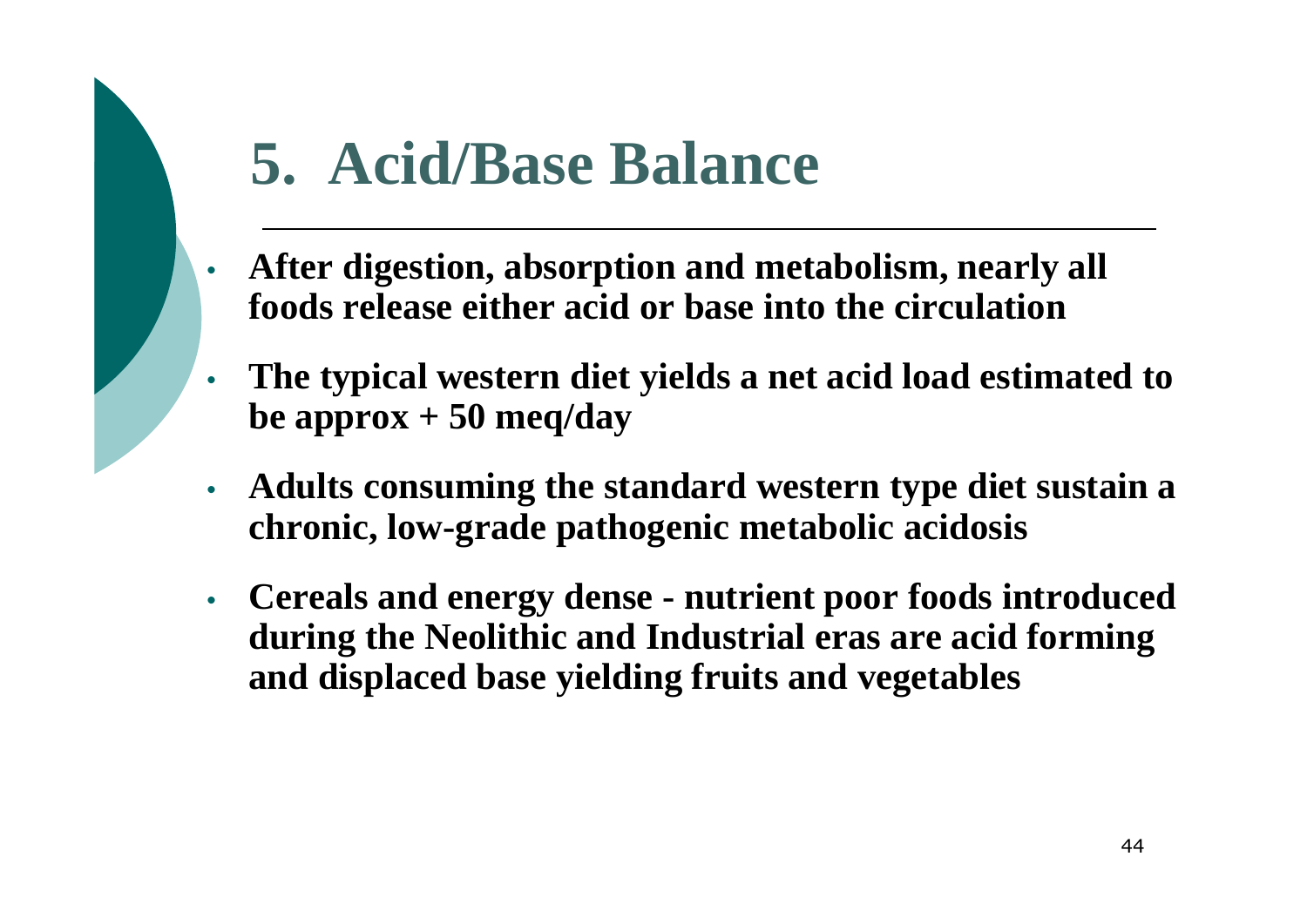## **Acid/Base Balance (contd)**

- **Consequently, a net base producing diet was the norm throughout most of hominid evolution**
- **The known health benefits of a net base yielding diet include preventing and treating:**

**osteoporosis age related muscle wasting calcium kidney stones hypertension exercise induced asthma**

• **Interestingly, over 80% of the acid/base effect of food is explained by the protein : potassium ratio**

**(Lehman; (1999), Nephron 81 (Suppl 1): 18-25)**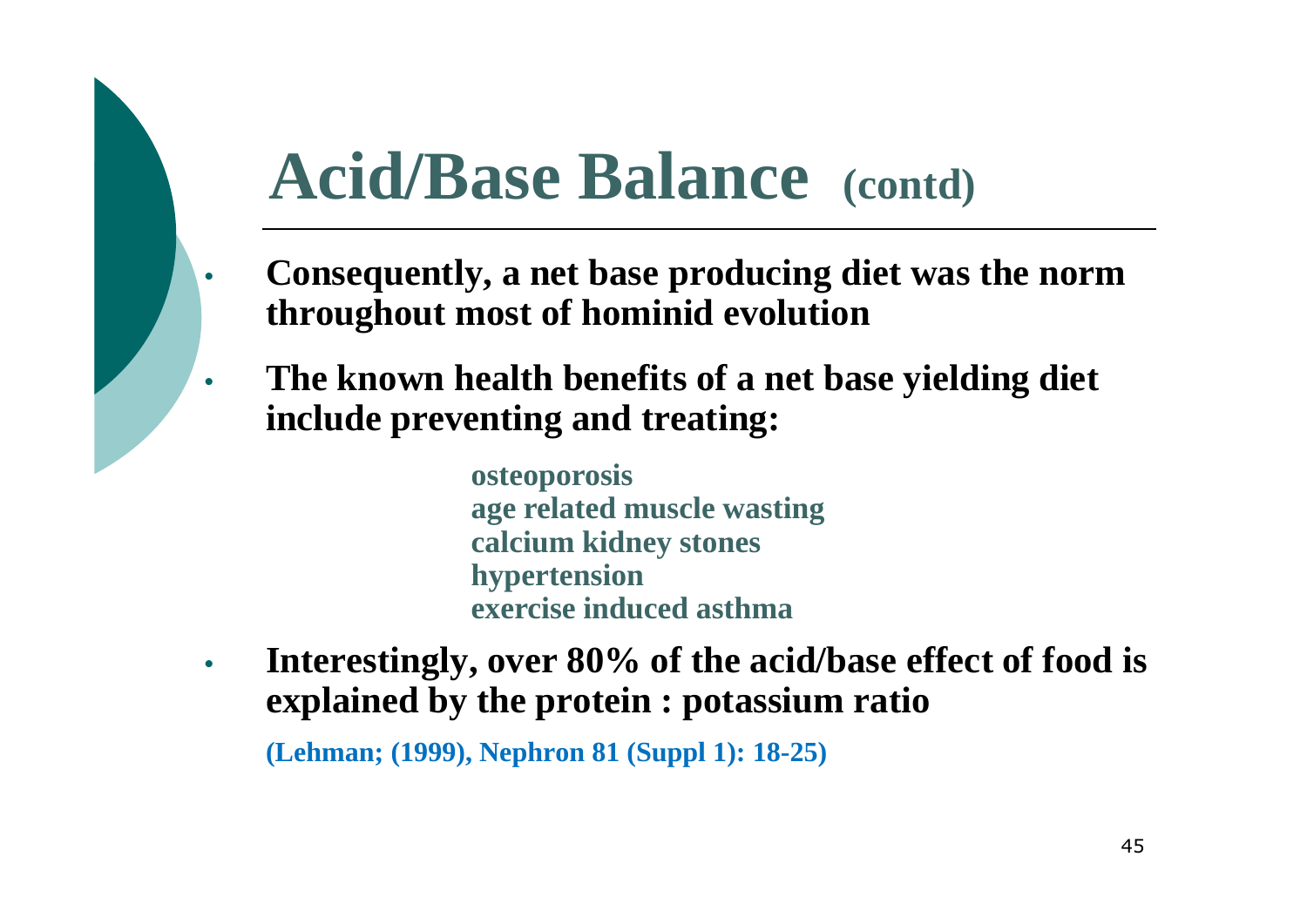### **Potential net acid (or base) loads**

|                   |                         | <b>Net</b>                    | <b>Net</b>       |                  |                | <b>Protein</b>   |
|-------------------|-------------------------|-------------------------------|------------------|------------------|----------------|------------------|
|                   |                         | <b>Acid Load</b>              | <b>Acid Load</b> | <b>Potassium</b> | <b>Protein</b> | $g/100$ meq      |
|                   | $\mathbf n$             | $(\text{meq}/418 \text{ kJ})$ | (meq/10,460 kJ)  | (meq/418 kJ)     | (g/418 kJ)     | <b>Potassium</b> |
| <b>Acid Foods</b> |                         |                               |                  |                  |                |                  |
| Fish              | 8                       | $+14.6$                       | $+398$           | 8.1              | 16.8           | 207              |
| <b>Meat</b>       | $\overline{3}$          | $+12.4$                       | $+342$           | 7.6              | 18.4           | 242              |
| <b>Poultry</b>    | $\overline{2}$          | $+7.8$                        | $+227$           | 4.7              | 13.4           | 287              |
| Egg               | 1                       | $+7.3$                        | $+215$           | 2.4              | 8.3            | 339              |
| <b>Shellfish</b>  | 3                       | $+7.3$                        | $+215$           | 18.4             | 18.0           | 159              |
| <b>Cheese</b>     | 9                       | $+3.3$                        | $+115$           | 0.8              | 7.1            | 982              |
| <b>Milk</b>       | $\overline{\mathbf{4}}$ | $+1.3$                        | $+64$            | 6.4              | 5.7            | 90               |
| <b>Cereals</b>    | $\overline{7}$          | $+1.1$                        | $+60$            | 2.6              | 3.2            | 153              |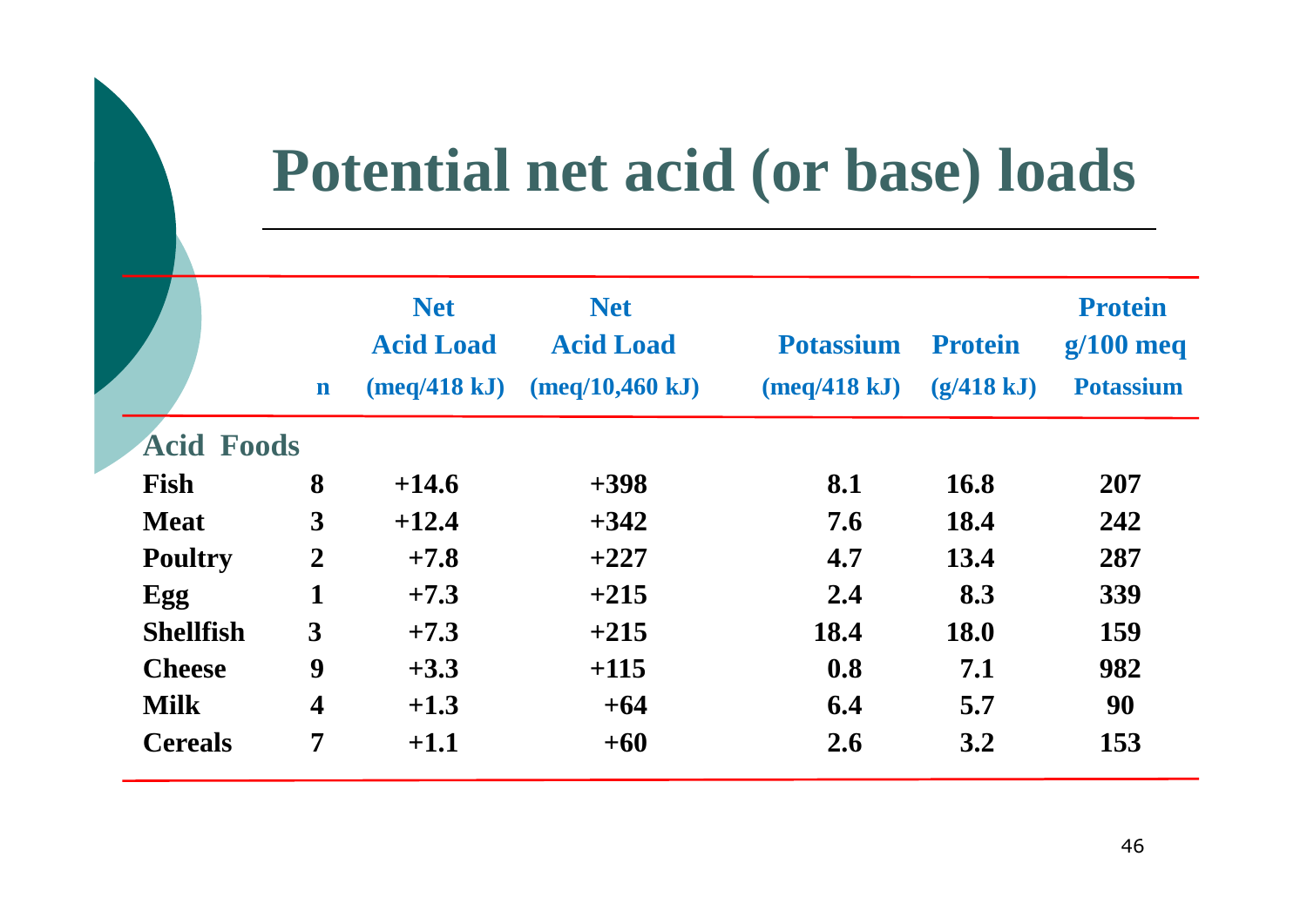### **Potential net acid (or base) loads (contd)**

|                   | $\mathbf n$    | <b>Net</b><br><b>Acid Load</b><br>(meq/418 kJ) | <b>Net</b><br><b>Acid Load</b><br>(meq/10,460 kJ) | <b>Potassium</b><br>$(meq/418 \text{ kJ})$ | <b>Protein</b><br>(g/418 kJ) | <b>Protein</b><br>$g/100$ meq<br><b>Potassium</b> |
|-------------------|----------------|------------------------------------------------|---------------------------------------------------|--------------------------------------------|------------------------------|---------------------------------------------------|
| <b>Base Foods</b> |                |                                                |                                                   |                                            |                              |                                                   |
| <b>Nut</b>        | 6              | $-1.1$                                         | $-6$                                              | 3.8                                        | 2.5                          | 86                                                |
| Fruit             | 11             | $-5.2$                                         | $-98$                                             | 9.4                                        | 1.6                          | <b>16</b>                                         |
| <b>Tuber</b>      | $\overline{2}$ | $-5.4$                                         | $-102$                                            | <b>11.8</b>                                | 2.2                          | 18                                                |
| <b>Mushroom</b>   | 1              | $-11.2$                                        | $-247$                                            | 62.3                                       | 25.7                         | 41                                                |
| <b>Vegetables</b> |                |                                                |                                                   |                                            |                              |                                                   |
| Fruit             | 1              | $-17.5$                                        | $-404$                                            | 35.5                                       | 5.6                          | 15                                                |
| <b>Greens</b>     | 6              | $-23.4$                                        | $-553$                                            | 43.5                                       | <b>10.0</b>                  | 24                                                |
| <b>Stalks</b>     | 1              | $-24.9$                                        | $-590$                                            | 54.8                                       | 4.6                          | 8                                                 |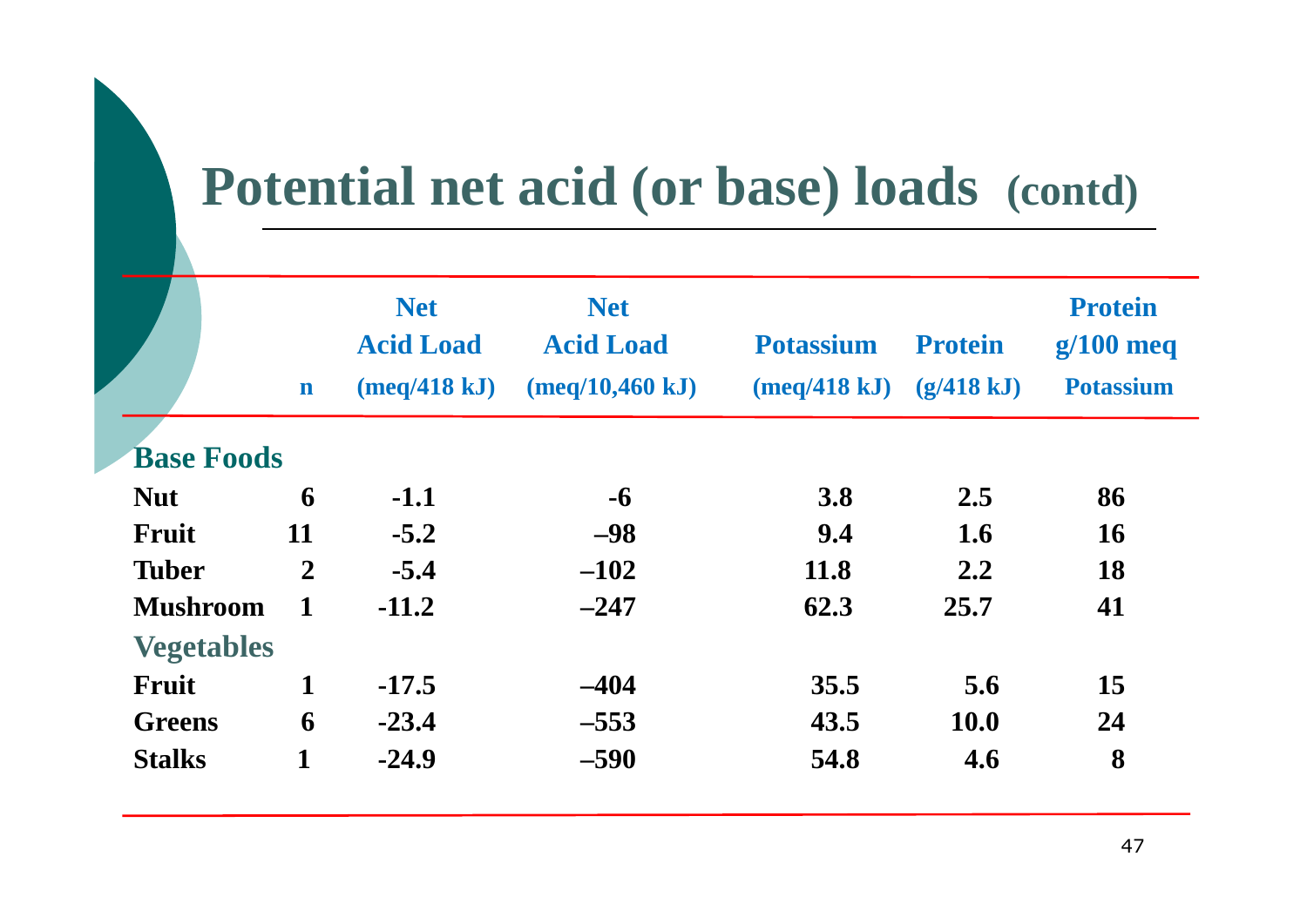### **6. Sodium/Potassium Balance**

• **Changes in food type and composition during the Neolithic & Industrial periods, caused a four fold decline in the potassium intake while initiating a four fold increase in sodium ingestion**

|                  | <b>Paleolithic mg/day</b> | <b>Modern mg/day</b> |
|------------------|---------------------------|----------------------|
| <b>Sodium</b>    | 768                       | 4000                 |
| <b>Potassium</b> | 10500                     | 2500                 |

- **Two dietary factors are primarily responsible for the shift in dietary Na/K ratio:**
	- **1. Consumption of processed foods rich in sodium**
	- **2. Displacement of potassium rich vegetables and fruits by potassium poor grains, dairy, oils and sugar products**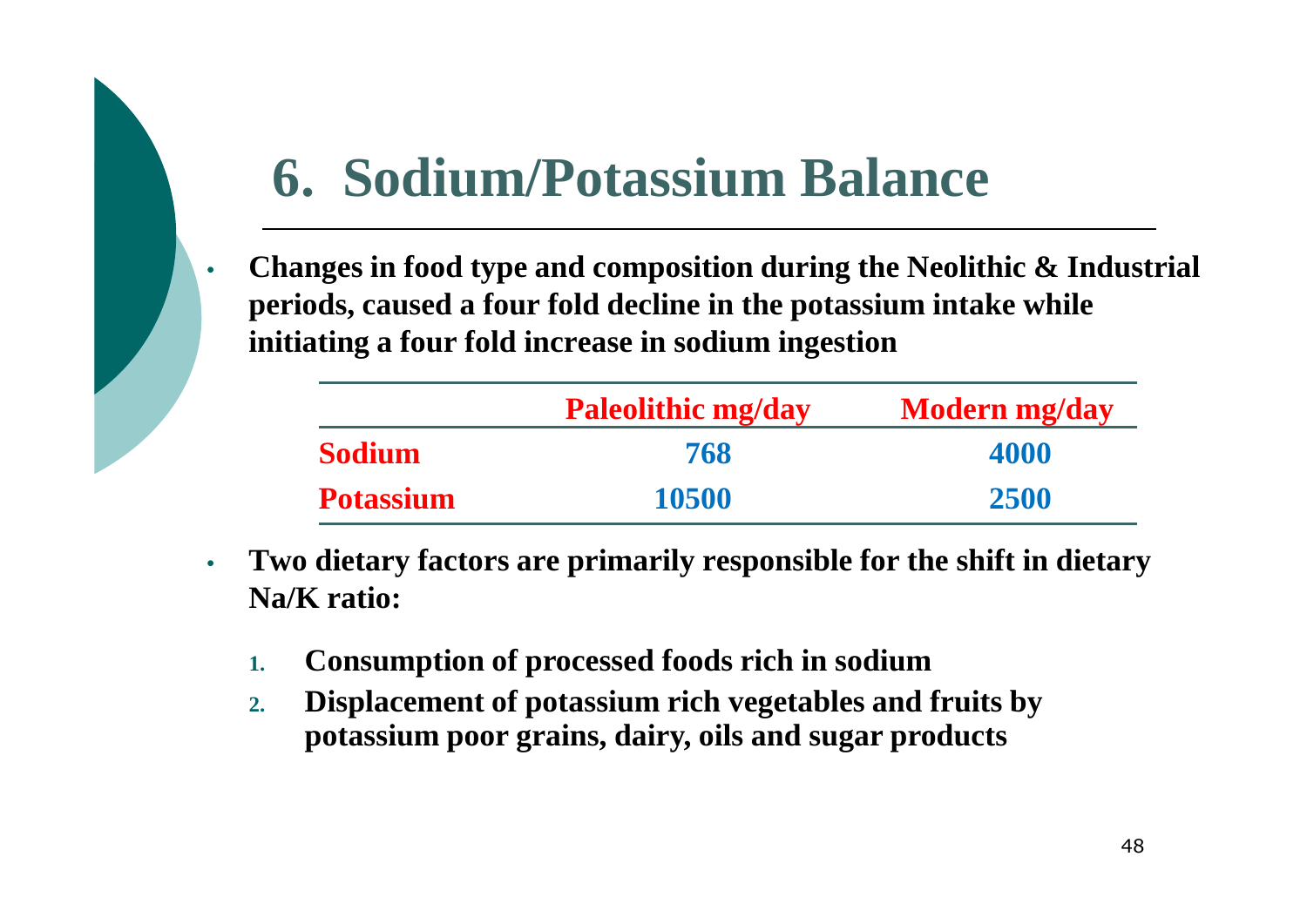## **Sodium/Potassium Balance** *(contd)*

**Diets low in potassium and high in sodium may partially or directly underlie or exacerbate a variety of chronic illnesses including:** 

- **hypertension, stroke, kidney stones,**
- **osteoporosis, gastrointestinal tract cancers,**
- **asthma, insomnia,**
- **airsickness, high altitude sickness and**
- **Meniere's Syndrome (ear ringing)**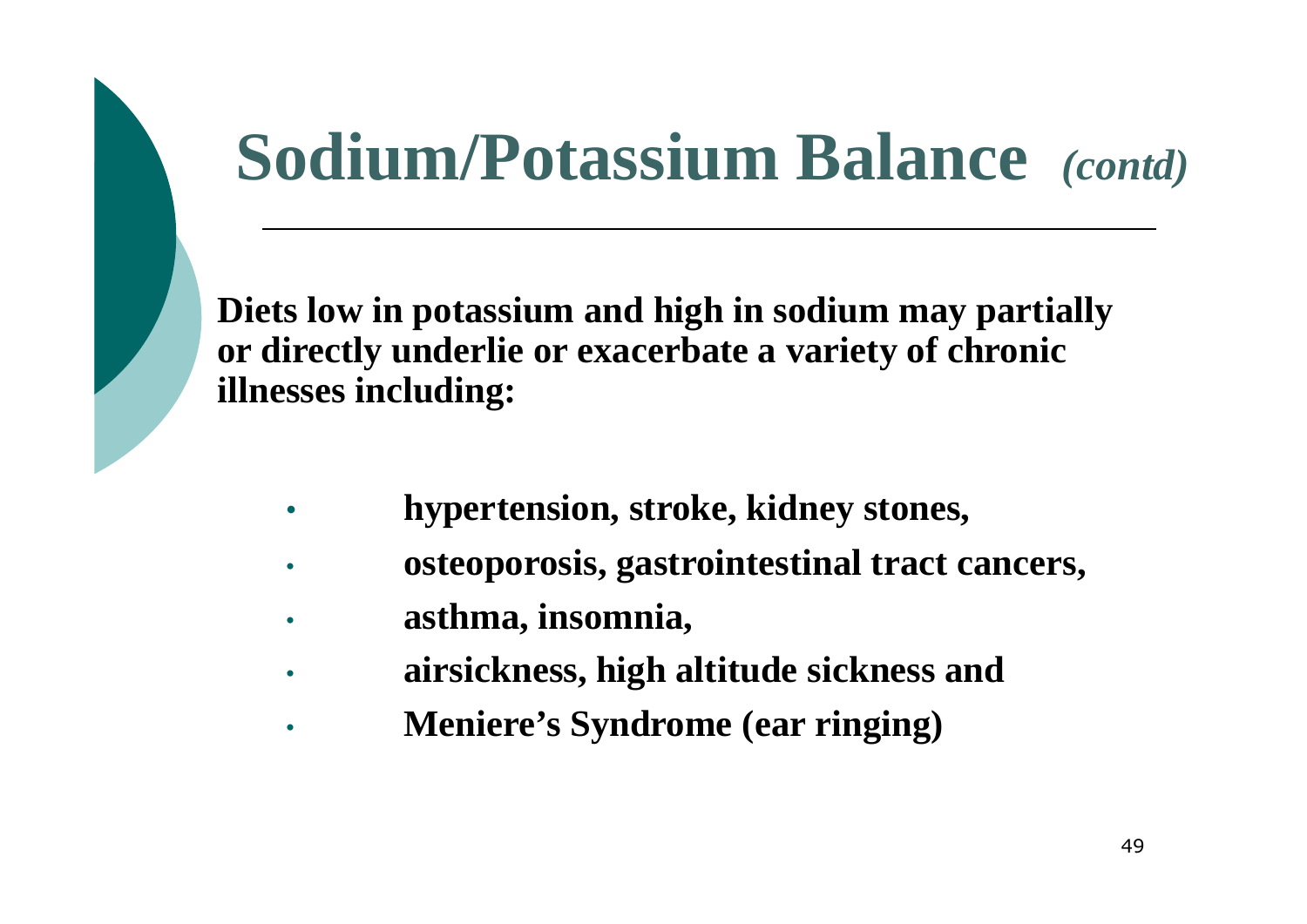### **7. The Fibre Content**

- **Fibre rich plants have been replaced by dietary staples, introduced during the Neolithic and refined since the beginning of the Industrial period**
- **The fibre content of the typical Western diet is much lower than paleolithic estimates**

**(approx 15g/day versus 100g/day)**

- **Refined sugars, oils, dairy products & alcohol are devoid of fibre and comprise 48.2 % of the energy in the U.S. diet**
- **Fibre-depleted, refined grains represent 85 % of the grains consumed in the U.S. and make up 20.4% of the energy intake**